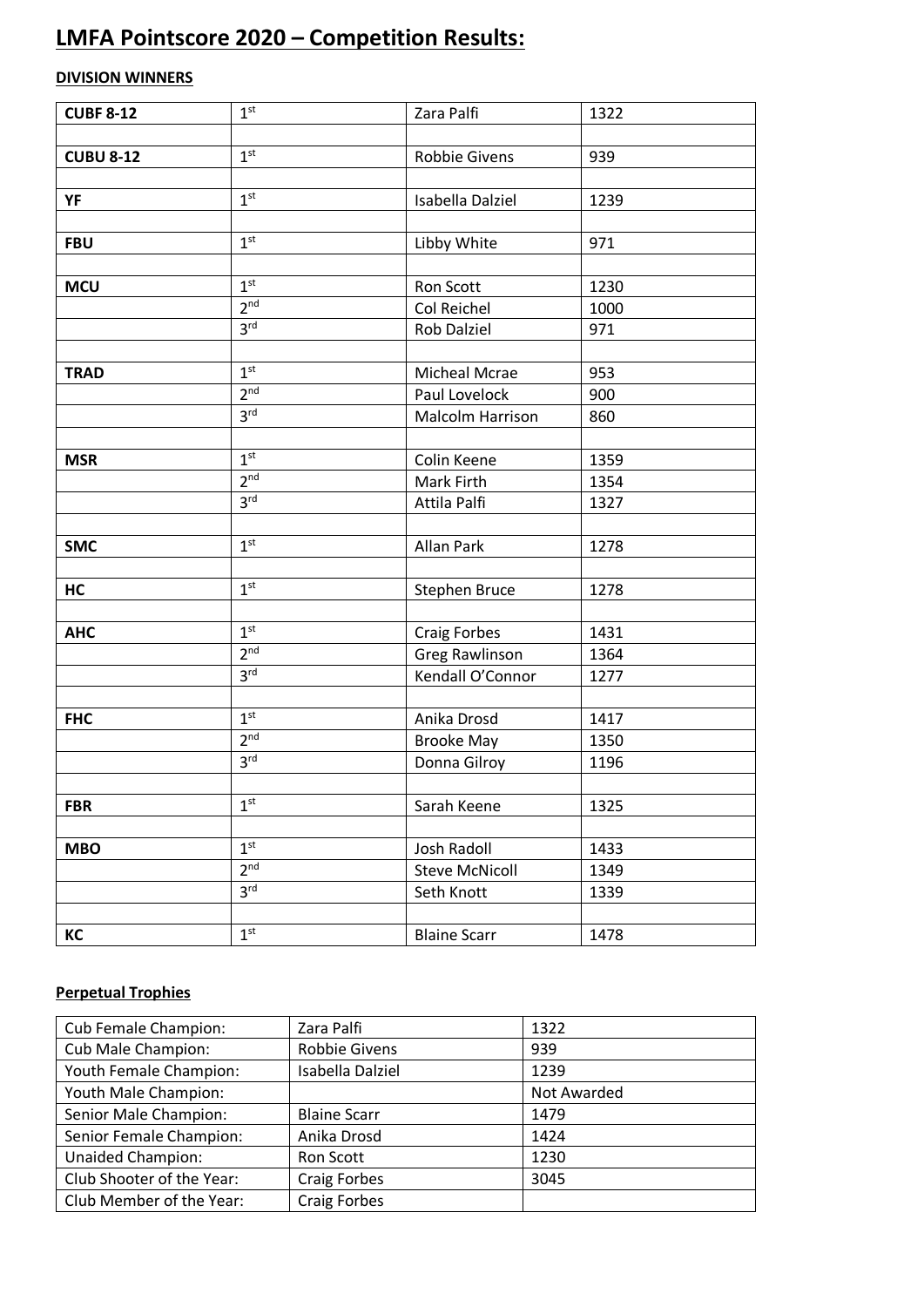# Results Collated by Division - SUMMARY OF TOTALS<br>Pointscore 2020 Pointscore 2020

**Minimum 5 scoresheets submissions to qualify**

**Results calculated as Aggregate of Top 5 scores**

**QUALIFIED competitors ranked above NON-QUALIFIED**

| KC          |                         | <b>Aggregate</b> | (Average) | (Strike Rate) |                |    |                  |
|-------------|-------------------------|------------------|-----------|---------------|----------------|----|------------------|
|             | <b>Blaine Scarr</b>     | 1478             | (295)     | (98)          | scoresheets:   | 10 | QUALIFIED        |
|             | <b>Mark Firth</b>       | 284              | (284)     | (94)          | scoresheets: 1 |    | NOT qualified    |
|             | <b>Mark Elliot</b>      | 206              | (206)     | (68)          | scoresheets: 1 |    | NOT qualified    |
| <b>CUBJ</b> |                         | <b>Aggregate</b> | (Average) | (Strike Rate) |                |    |                  |
|             | <b>Lily Kruger</b>      | 35               | (35)      | (23)          | scoresheets: 1 |    | NOT qualified    |
|             | <b>CUBA 8-12</b>        | <b>Aggregate</b> | (Average) | (Strike Rate) |                |    |                  |
|             | <b>Ben Kruger</b>       | 20               | (20)      | (13)          | scoresheets: 1 |    | NOT qualified    |
|             | <b>CUBF 8-12</b>        | <b>Aggregate</b> | (Average) | (Strike Rate) |                |    |                  |
|             | <b>Zara Palfi</b>       | 1322             | (264)     | (88)          | scoresheets: 7 |    | QUALIFIED        |
|             | <b>CUBU 8-12</b>        | <b>Aggregate</b> | (Average) | (Strike Rate) |                |    |                  |
|             | <b>Robbie Givens</b>    | 939              | (187)     | (62)          | scoresheets: 7 |    | QUALIFIED        |
|             | <b>Aiden Dalziel</b>    | 306              | (102)     | (40)          | scoresheets: 3 |    | NOT qualified    |
|             | <b>Dean Ross</b>        | 195              | (195)     | (65)          | scoresheets: 1 |    | NOT qualified    |
|             | <b>YMR 15-17</b>        | <b>Aggregate</b> | (Average) | (Strike Rate) |                |    |                  |
|             | <b>Jeremy Douglas</b>   | 223              | (223)     | (74)          | scoresheets: 1 |    | NOT qualified    |
| <b>YF</b>   |                         | <b>Aggregate</b> | (Average) | (Strike Rate) |                |    |                  |
|             | <b>Isabella Dalziel</b> | 1239             | (247)     | (82)          | scoresheets: 9 |    | QUALIFIED        |
|             | <b>Jordan Richards</b>  | 240              | (240)     | (80)          | scoresheets: 1 |    | NOT qualified    |
| <b>FBU</b>  |                         | <b>Aggregate</b> | (Average) | (Strike Rate) |                |    |                  |
|             | <b>Libby White</b>      | 971              | (194)     | (71)          | scoresheets: 5 |    | <b>QUALIFIED</b> |
| <b>MCU</b>  |                         | <b>Aggregate</b> | (Average) | (Strike Rate) |                |    |                  |
|             | <b>Ronald Scott</b>     | 1230             | (246)     | (82)          | scoresheets: 6 |    | QUALIFIED        |
|             | <b>Colin Reichel</b>    | 1000             | (200)     | (66)          | scoresheets: 6 |    | QUALIFIED        |
|             | <b>Robin Dalziel</b>    | 971              | (194)     | (64)          | scoresheets: 5 |    | QUALIFIED        |
|             | <b>Kim Scully</b>       | 417              | (208)     | (69)          | scoresheets: 2 |    | NOT qualified    |
|             | <b>Geoff Stokes</b>     | 328              | (109)     | (36)          | scoresheets: 3 |    | NOT qualified    |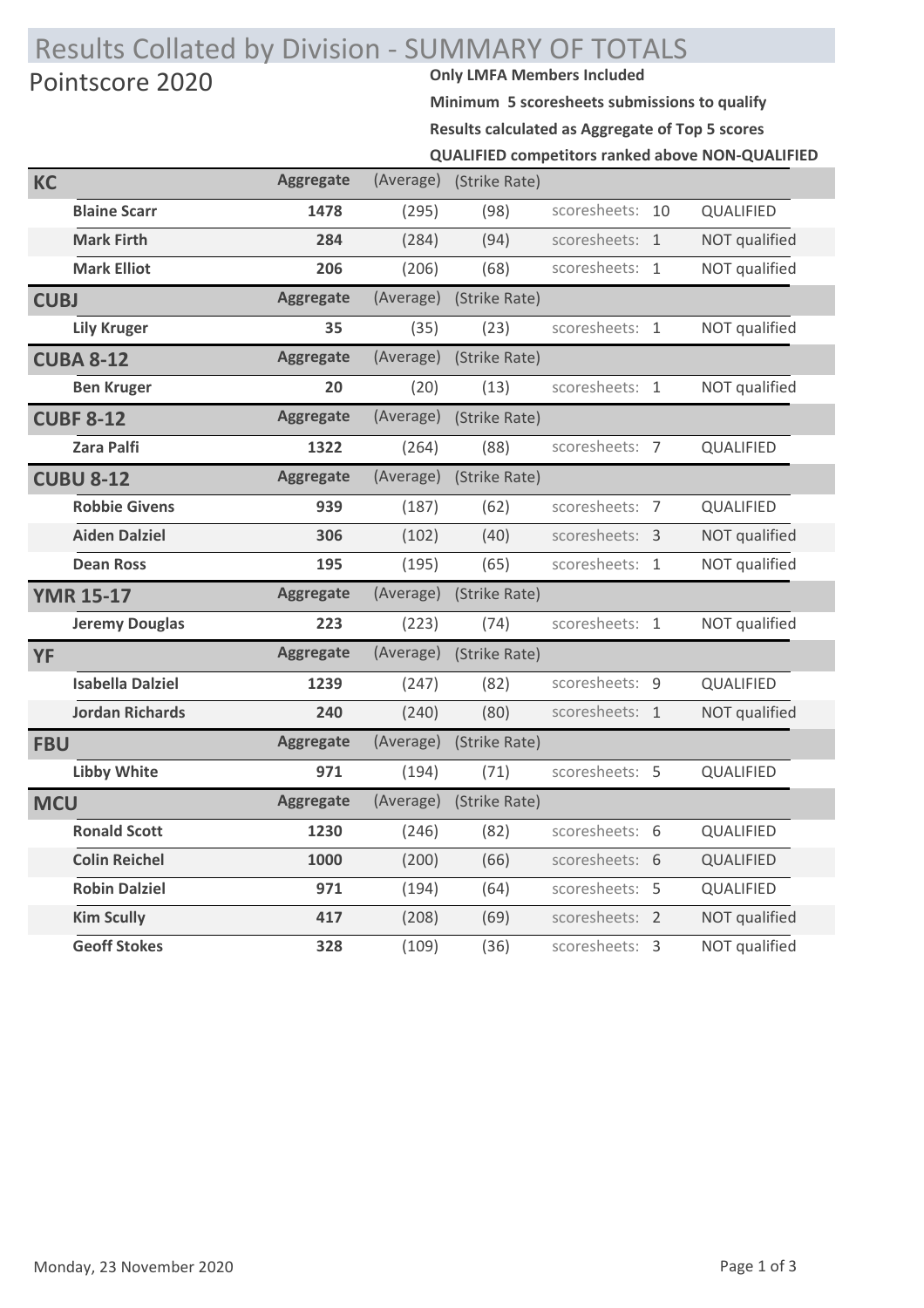| <b>TRAD</b> |                          | <b>Aggregate</b> | (Average) | (Strike Rate) |                |    |                  |
|-------------|--------------------------|------------------|-----------|---------------|----------------|----|------------------|
|             | <b>Micheal McRae</b>     | 953              | (190)     | (63)          | scoresheets: 7 |    | QUALIFIED        |
|             | <b>Paul Lovelock</b>     | 900              | (180)     | (60)          | scoresheets: 5 |    | <b>QUALIFIED</b> |
|             | <b>Malcolm Harrison</b>  | 860              | (172)     | (57)          | scoresheets: 9 |    | <b>QUALIFIED</b> |
|             | <b>Roszarie Behrens</b>  | 633              | (126)     | (42)          | scoresheets: 7 |    | QUALIFIED        |
|             | <b>Daniel Ross</b>       | 655              | (218)     | (72)          | scoresheets: 3 |    | NOT qualified    |
|             | <b>Michelle Ross</b>     | 347              | (173)     | (57)          | scoresheets: 2 |    | NOT qualified    |
|             | <b>Peter Ralph</b>       | 345              | (115)     | (38)          | scoresheets: 3 |    | NOT qualified    |
|             | <b>Robert McBride</b>    | 258              | (129)     | (43)          | scoresheets: 2 |    | NOT qualified    |
|             | <b>Geoff Stokes</b>      | 200              | (100)     | (33)          | scoresheets: 2 |    | NOT qualified    |
|             | <b>David Saillard</b>    | 152              | (152)     | (50)          | scoresheets: 1 |    | NOT qualified    |
|             | <b>Robin Dalziel</b>     | 150              | (150)     | (50)          | scoresheets: 1 |    | NOT qualified    |
|             | <b>Phillip Gralton</b>   | 120              | (120)     | (40)          | scoresheets: 1 |    | NOT qualified    |
|             | <b>Chris Lewis</b>       | 118              | (118)     | (39)          | scoresheets: 1 |    | NOT qualified    |
|             | <b>Robert Waldron</b>    | 90               | (90)      | (30)          | scoresheets: 1 |    | NOT qualified    |
|             | <b>Amy Hong</b>          | 85               | (85)      | (28)          | scoresheets: 1 |    | NOT qualified    |
|             | <b>Kim Scully</b>        | 81               | (81)      | (27)          | scoresheets: 1 |    | NOT qualified    |
|             | <b>Jason Turner</b>      | 64               | (64)      | (42)          | scoresheets: 1 |    | NOT qualified    |
| <b>MSR</b>  |                          | <b>Aggregate</b> | (Average) | (Strike Rate) |                |    |                  |
|             |                          |                  |           |               |                |    |                  |
|             | <b>Colin Keene</b>       | 1359             | (271)     | (90)          | scoresheets:   | 10 | QUALIFIED        |
|             | <b>Mark Firth</b>        | 1354             | (270)     | (90)          | scoresheets: 6 |    | QUALIFIED        |
|             | <b>Attila Palfi</b>      | 1327             | (265)     | (88)          | scoresheets: 8 |    | QUALIFIED        |
|             | <b>Norman Sager</b>      | 503              | (167)     | (83)          | scoresheets: 3 |    | NOT qualified    |
| <b>SMC</b>  |                          | <b>Aggregate</b> | (Average) | (Strike Rate) |                |    |                  |
|             | <b>Allan Park</b>        | 1278             | (255)     | (85)          | scoresheets: 7 |    | QUALIFIED        |
|             | <b>Noel Masterson</b>    | 421              | (210)     | (70)          | scoresheets: 2 |    | NOT qualified    |
| <b>HC</b>   |                          | <b>Aggregate</b> | (Average) | (Strike Rate) |                |    |                  |
|             | <b>Stephen Bruce</b>     | 1278             | (255)     | (85)          | scoresheets: 6 |    | QUALIFIED        |
|             | <b>James Cooze</b>       | 799              | (266)     | (88)          | scoresheets: 3 |    | NOT qualified    |
|             | <b>Mathew Wilkin</b>     | 246              | (246)     | (82)          | scoresheets: 1 |    | NOT qualified    |
|             | <b>Sam Chick</b>         | 165              | (165)     | (55)          | scoresheets: 1 |    | NOT qualified    |
|             | <b>Matthew Ford</b>      | 76               | (76)      | (50)          | scoresheets: 1 |    | NOT qualified    |
| <b>FHC</b>  |                          | <b>Aggregate</b> | (Average) | (Strike Rate) |                |    |                  |
|             | <b>Anika Drosd</b>       | 1417             | (283)     | (94)          | scoresheets: 6 |    | QUALIFIED        |
|             | <b>Brooke May</b>        | 1350             | (270)     | (90)          | scoresheets: 6 |    | QUALIFIED        |
|             | <b>Donna Gilroy</b>      | 1196             | (239)     | (79)          | scoresheets: 8 |    | QUALIFIED        |
|             | <b>Yolandie Goodyear</b> | 101              | (101)     | (67)          | scoresheets: 1 |    | NOT qualified    |
| <b>MBR</b>  |                          | <b>Aggregate</b> | (Average) | (Strike Rate) |                |    |                  |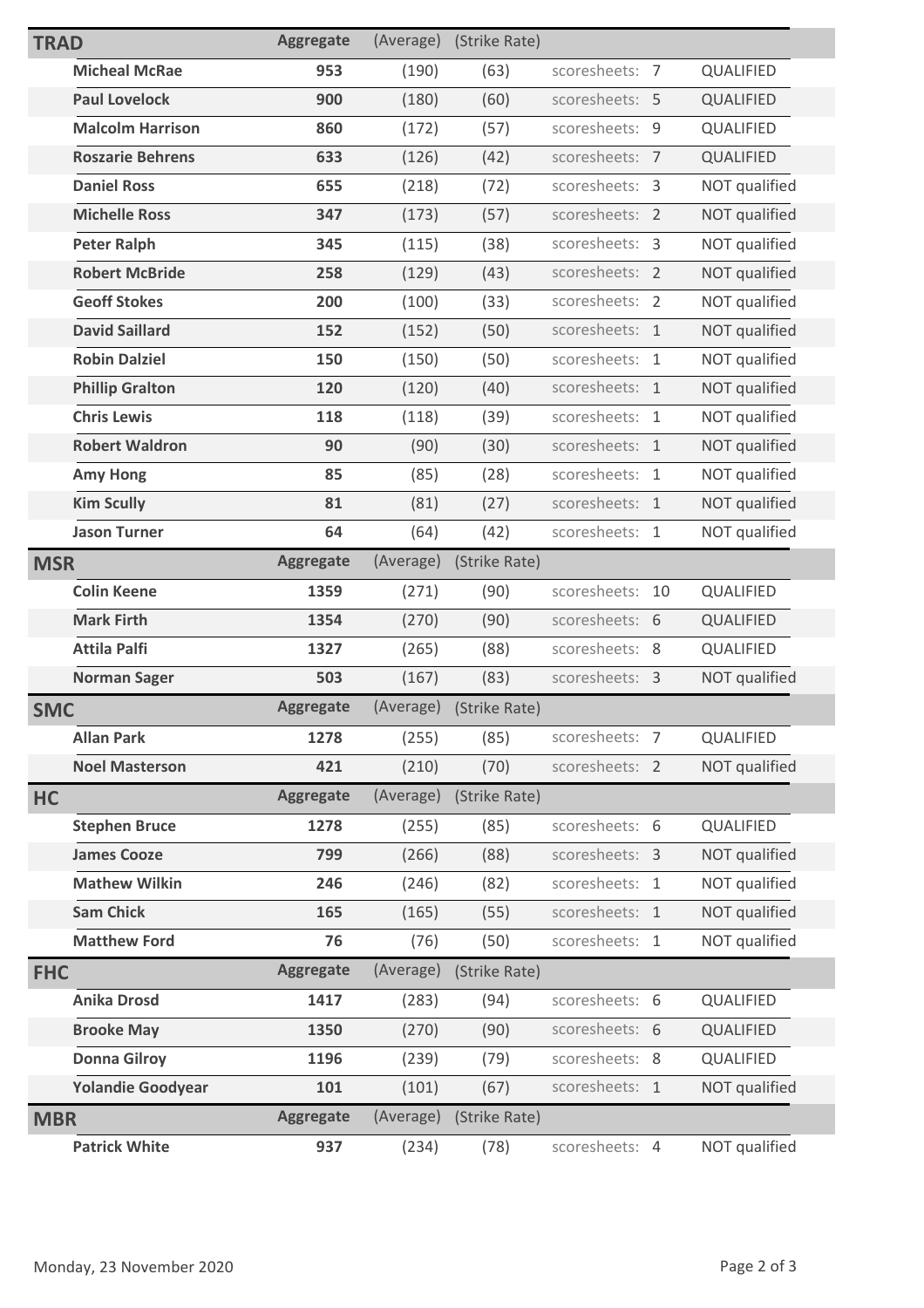| <b>FBR</b> |                         | <b>Aggregate</b> | (Average) | (Strike Rate) |                |    |               |
|------------|-------------------------|------------------|-----------|---------------|----------------|----|---------------|
|            | <b>Sarah Keene</b>      | 1325             | (265)     | (88)          | scoresheets: 8 |    | QUALIFIED     |
|            | <b>Anika Drosd</b>      | 829              | (276)     | (92)          | scoresheets: 3 |    | NOT qualified |
|            | <b>Sindy Avard</b>      | 218              | (218)     | (72)          | scoresheets: 1 |    | NOT qualified |
|            | <b>Michelle Palfi</b>   | 176              | (176)     | (58)          | scoresheets: 1 |    | NOT qualified |
| <b>MBO</b> |                         | <b>Aggregate</b> | (Average) | (Strike Rate) |                |    |               |
|            | <b>Josh Radoll</b>      | 1433             | (286)     | (95)          | scoresheets: 8 |    | QUALIFIED     |
|            | <b>Steven McNicoll</b>  | 1349             | (269)     | (89)          | scoresheets: 9 |    | QUALIFIED     |
|            | <b>Seth Knott</b>       | 1339             | (267)     | (89)          | scoresheets: 5 |    | QUALIFIED     |
|            | <b>Chad Duncan</b>      | 1083             | (270)     | (90)          | scoresheets: 4 |    | NOT qualified |
|            | <b>Lee Douglas</b>      | 927              | (231)     | (77)          | scoresheets: 4 |    | NOT qualified |
|            | <b>Craig Forbes</b>     | 796              | (265)     | (88)          | scoresheets: 3 |    | NOT qualified |
|            | <b>Tim Richards</b>     | 546              | (273)     | (91)          | scoresheets: 2 |    | NOT qualified |
|            | <b>Gerard Miles</b>     | 413              | (137)     | (91)          | scoresheets: 3 |    | NOT qualified |
|            | <b>Isaac Scarr</b>      | 130              | (130)     | (86)          | scoresheets: 1 |    | NOT qualified |
| <b>NCC</b> |                         | <b>Aggregate</b> | (Average) | (Strike Rate) |                |    |               |
|            | <b>Robbie Givens</b>    | 148              | (148)     | (49)          | scoresheets: 1 |    | NOT qualified |
| <b>AHC</b> |                         | <b>Aggregate</b> | (Average) | (Strike Rate) |                |    |               |
|            | <b>Craig Forbes</b>     | 1431             | (286)     | (95)          | scoresheets: 8 |    | QUALIFIED     |
|            | <b>GREG RAWLINSON</b>   | 1364             | (272)     | (90)          | scoresheets:   | 10 | QUALIFIED     |
|            | <b>Kendall O'Connor</b> | 1277             | (255)     | (85)          | scoresheets: 5 |    | QUALIFIED     |
|            | <b>Ryan Drosd</b>       | 745              | (248)     | (82)          | scoresheets: 3 |    | NOT qualified |
|            | <b>Stephen Bruce</b>    | 599              | (199)     | (79)          | scoresheets: 3 |    | NOT qualified |
|            | <b>Jamie Gilroy</b>     | 415              | (207)     | (92)          | scoresheets: 2 |    | NOT qualified |
|            | <b>Eric Kruger</b>      | 109              | (109)     | (72)          | scoresheets: 1 |    | NOT qualified |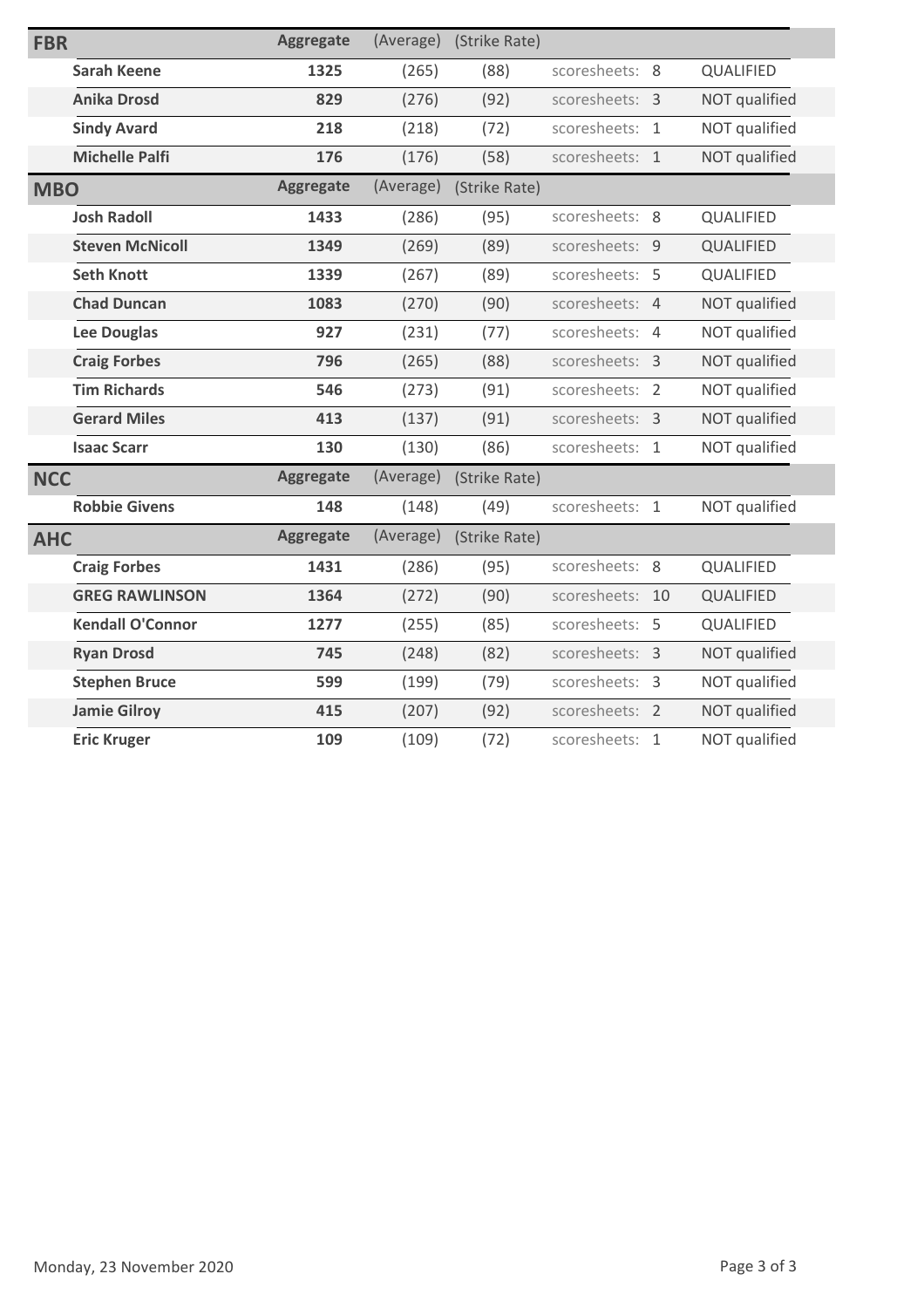# RESULTS COLLATED BY DIVISION - FULL REPORT

# Pointscore 2020 **Only LMFA Members Included**

## **Report Generated 23/11/2020**

**Minimum 5 scoresheet submissions to qualify**

### **Results calculated as Aggregate of Top 5 scores**

 $\Box$  indicates score is included in total

**QUALIFIED competitors ranked above NON-QUALIFIED**

| <b>KC</b>            | <b>Aggregate</b> | (Average)                | (Strike Rate) |                        |                  |                     | scoresheets:        |                   |                                              |
|----------------------|------------------|--------------------------|---------------|------------------------|------------------|---------------------|---------------------|-------------------|----------------------------------------------|
| <b>Blaine Scarr</b>  | 1478             | (295)                    | (98)          |                        |                  |                     | 10                  |                   | <b>QUALIFIED</b>                             |
|                      |                  | 8/03/2020                | 150           | 150                    | $\mathbf 0$      | $\mathbf 0$         | $\mathbf 0$         | 300               | $\blacktriangledown$                         |
|                      |                  | 1/11/2020                | 150           | 148                    | $\bf 0$          | $\mathbf 0$         | $\mathbf{0}$        | 298               | $\overline{\mathbf{v}}$                      |
|                      |                  | 13/09/2020               | 148           | 148                    | $\boldsymbol{0}$ | $\boldsymbol{0}$    | $\mathbf 0$         | 296               | $\blacktriangledown$                         |
|                      |                  | 23/08/2020               | 146           | 146                    | $\bf 0$          | $\mathbf 0$         | $\mathbf 0$         | 292               | $\overline{\mathbf{v}}$                      |
|                      |                  | 23/02/2020               | 146           | 146                    | $\mathbf 0$      | $\mathbf 0$         | $\mathbf 0$         | 292               | $\blacktriangledown$                         |
|                      |                  | 22/11/2020               | 148           | 142                    | $\mathbf 0$      | $\mathbf 0$         | $\mathbf 0$         | 290               | $\Box$                                       |
|                      |                  | 18/10/2020               | 144           | 146                    | $\boldsymbol{0}$ | $\boldsymbol{0}$    | $\boldsymbol{0}$    | 290               | $\Box$                                       |
|                      |                  | 27/09/2020               | 146           | 144                    | $\mathbf 0$      | $\mathbf 0$         | $\mathbf 0$         | 290               | $\Box$                                       |
|                      |                  | 9/08/2020                | 143           | 146                    | $\boldsymbol{0}$ | $\mathbf 0$         | $\mathbf 0$         | 289               | $\mathcal{L}_{\mathcal{A}}$                  |
|                      |                  | 5/07/2020                | 144           | 144                    | $\mathbf 0$      | $\mathbf 0$         | $\mathbf 0$         | 288               |                                              |
| <b>Mark Firth</b>    | 284              | (284)                    | (94)          |                        |                  |                     | $\mathbf{1}$        |                   | <b>NOT yet qualified</b>                     |
|                      |                  | 18/10/2020               | 144           | 140                    | $\mathbf 0$      | $\boldsymbol{0}$    | $\boldsymbol{0}$    | 284               | ⊻                                            |
| <b>Mark Elliot</b>   | 206              | (206)                    | (68)          |                        |                  |                     | $1\,$               |                   | <b>NOT yet qualified</b>                     |
|                      |                  | 27/09/2020               | 104           | 102                    | $\mathbf 0$      | $\boldsymbol{0}$    | $\boldsymbol{0}$    | 206               | $\blacktriangledown$                         |
| <b>CUBJ</b>          | <b>Aggregate</b> | (Average)                | (Strike Rate) |                        |                  |                     | scoresheets:        |                   |                                              |
| <b>Lily Kruger</b>   | 35               | (35)                     | (23)          |                        |                  |                     | $\mathbf 1$         |                   | <b>NOT yet qualified</b>                     |
|                      |                  | 23/02/2020               | 35            | $\boldsymbol{0}$       | $\boldsymbol{0}$ | $\mathbf 0$         | $\boldsymbol{0}$    | 35                | $\blacktriangledown$                         |
| <b>CUBA 8-12</b>     | <b>Aggregate</b> | (Average)                | (Strike Rate) |                        |                  |                     | scoresheets:        |                   |                                              |
| <b>Ben Kruger</b>    | 20               | (20)                     | (13)          |                        |                  |                     | $\mathbf 1$         |                   | <b>NOT yet qualified</b>                     |
|                      |                  | 23/02/2020               | 20            | $\mathbf 0$            | $\boldsymbol{0}$ | $\mathbf 0$         | $\boldsymbol{0}$    | 20                | $\blacktriangledown$                         |
|                      |                  |                          |               |                        |                  |                     |                     |                   |                                              |
| <b>CUBF 8-12</b>     | <b>Aggregate</b> | (Average)                | (Strike Rate) |                        |                  |                     | scoresheets:        |                   |                                              |
| <b>Zara Palfi</b>    | 1322             | (264)                    | (88)          |                        |                  |                     | $\overline{7}$      |                   | <b>QUALIFIED</b>                             |
|                      |                  | 5/07/2020                | 139           | 137                    | $\mathbf 0$      | $\mathbf 0$         | $\boldsymbol{0}$    | 276               | $\blacktriangledown$                         |
|                      |                  | 1/11/2020                | 140           | 135                    | $\mathbf 0$      | $\mathbf 0$         | $\mathbf 0$         | 275               | $\overline{\mathbf{v}}$                      |
|                      |                  | 22/11/2020               | 128           | 140                    | $\mathbf 0$      | $\mathsf{O}\xspace$ | $\boldsymbol{0}$    | 268               | $\blacktriangledown$                         |
|                      |                  | 9/08/2020                | 124           | 129                    | $\mathbf 0$      | $\mathbf 0$         | $\mathbf 0$         | 253               | $\blacktriangledown$                         |
|                      |                  | 12/07/2020               | 122           | 128                    | $\mathbf 0$      | $\boldsymbol{0}$    | $\mathbf 0$         | 250               | $\blacktriangledown$                         |
|                      |                  | 27/09/2020               | 124           | 122                    | $\overline{0}$   | $\mathbf 0$         | $\mathbf 0$         | 246               |                                              |
|                      |                  | 23/02/2020               | 79            | 114                    | 0                | $\boldsymbol{0}$    | $\boldsymbol{0}$    | 193               | H                                            |
| <b>CUBU 8-12</b>     | <b>Aggregate</b> | (Average)                | (Strike Rate) |                        |                  |                     | scoresheets:        |                   |                                              |
| <b>Robbie Givens</b> | 939              | (187)                    | (62)          |                        |                  |                     | 7                   |                   | <b>QUALIFIED</b>                             |
|                      |                  | 23/08/2020               | 99            | 115                    | $\boldsymbol{0}$ | $\boldsymbol{0}$    | $\boldsymbol{0}$    | 214               | $\blacktriangledown$                         |
|                      |                  | 1/11/2020                | 99            | 113                    | $\mathbf 0$      | $\boldsymbol{0}$    | $\,0\,$             | 212               | $\blacktriangledown$                         |
|                      |                  | 22/11/2020               | 88            | 94                     | $\boldsymbol{0}$ | $\mathbf 0$         | $\mathbf 0$         | 182               | $\blacktriangledown$                         |
|                      |                  | 13/09/2020               | 90            | 76                     | $\bf 0$          | $\mathbf 0$         | $\bf 0$             | 166               | $\blacktriangledown$                         |
|                      |                  | 9/08/2020                | 76            | 89                     | $\boldsymbol{0}$ | $\boldsymbol{0}$    | $\mathsf{O}\xspace$ | 165               | $\blacktriangledown$                         |
|                      |                  | 18/10/2020               | 66            | 85                     | $\bf 0$          | $\boldsymbol{0}$    | $\mathsf{O}\xspace$ | 151               | $\Box$                                       |
|                      |                  | 27/09/2020               | 73            | 71                     | $\boldsymbol{0}$ | $\mathbf 0$         | $\mathbf 0$         | 144               | ×                                            |
| <b>Aiden Dalziel</b> | 306              | (102)                    | (40)          |                        |                  |                     | $\overline{3}$      |                   | <b>NOT yet qualified</b>                     |
|                      |                  | 18/10/2020               | 86            | 89                     | $\boldsymbol{0}$ | $\boldsymbol{0}$    | $\bf 0$             | 175               | $\blacktriangledown$                         |
|                      |                  | 13/09/2020<br>27/09/2020 | 45<br>20      | 66<br>$\boldsymbol{0}$ | $\boldsymbol{0}$ | $\bf 0$             | $\mathbf 0$         | 111<br>${\bf 20}$ | $\blacktriangledown$<br>$\blacktriangledown$ |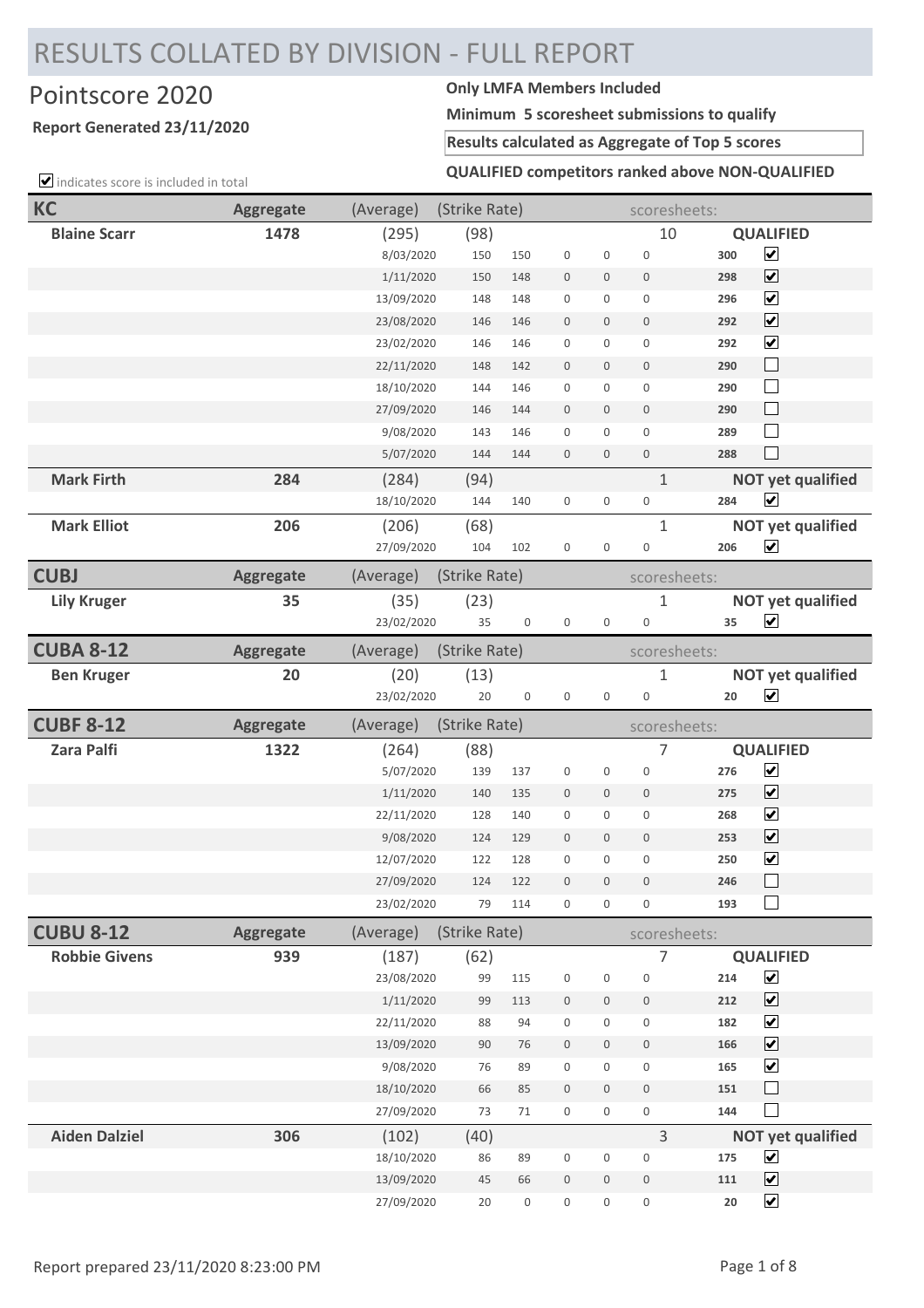| <b>Dean Ross</b>        | 195              | (195)      | (65)          |     |                  |                  | 1                |     | <b>NOT yet qualified</b> |
|-------------------------|------------------|------------|---------------|-----|------------------|------------------|------------------|-----|--------------------------|
|                         |                  | 13/09/2020 | 94            | 101 | $\mathbf 0$      | 0                | $\boldsymbol{0}$ | 195 | $\blacktriangleright$    |
| <b>YMR 15-17</b>        | <b>Aggregate</b> | (Average)  | (Strike Rate) |     |                  |                  | scoresheets:     |     |                          |
| <b>Jeremy Douglas</b>   | 223              | (223)      | (74)          |     |                  |                  | 1                |     | <b>NOT yet qualified</b> |
|                         |                  | 23/02/2020 | 111           | 112 | $\boldsymbol{0}$ | 0                | $\boldsymbol{0}$ | 223 | $\blacktriangledown$     |
| <b>YF</b>               | <b>Aggregate</b> | (Average)  | (Strike Rate) |     |                  |                  | scoresheets:     |     |                          |
| <b>Isabella Dalziel</b> | 1239             | (247)      | (82)          |     |                  |                  | 9                |     | <b>QUALIFIED</b>         |
|                         |                  | 23/08/2020 | 146           | 126 | $\boldsymbol{0}$ | $\mathsf 0$      | $\boldsymbol{0}$ | 272 | $\blacktriangledown$     |
|                         |                  | 1/11/2020  | 129           | 132 | $\mathbf 0$      | 0                | $\mathbf 0$      | 261 | $\overline{\mathbf{v}}$  |
|                         |                  | 18/10/2020 | 113           | 127 | $\mathbf 0$      | 0                | $\boldsymbol{0}$ | 240 | $\overline{\mathbf{v}}$  |
|                         |                  | 5/07/2020  | 125           | 113 | $\mathbf 0$      | $\mathbf 0$      | $\mathbf 0$      | 238 | $\blacktriangledown$     |
|                         |                  | 23/02/2020 | 117           | 111 | $\boldsymbol{0}$ | 0                | $\boldsymbol{0}$ | 228 | $\overline{\mathbf{v}}$  |
|                         |                  | 12/07/2020 | 100           | 123 | $\mathbf 0$      | $\mathbf 0$      | $\mathbf 0$      | 223 | $\Box$                   |
|                         |                  | 8/03/2020  | 106           | 111 | $\boldsymbol{0}$ | 0                | $\boldsymbol{0}$ | 217 | $\Box$                   |
|                         |                  | 13/09/2020 | 99            | 98  | $\boldsymbol{0}$ | $\mathbf 0$      | $\boldsymbol{0}$ | 197 | $\Box$                   |
|                         |                  | 22/11/2020 | 115           | 0   | $\mathbf 0$      | 0                | $\mathbf 0$      | 115 | $\Box$                   |
| <b>Jordan Richards</b>  | 240              | (240)      | (80)          |     |                  |                  | 1                |     | <b>NOT yet qualified</b> |
|                         |                  | 23/02/2020 | 121           | 119 | 0                | 0                | $\boldsymbol{0}$ | 240 | $\blacktriangledown$     |
| <b>FBU</b>              | <b>Aggregate</b> | (Average)  | (Strike Rate) |     |                  |                  | scoresheets:     |     |                          |
| <b>Libby White</b>      | 971              | (194)      | (71)          |     |                  |                  | 5                |     | <b>QUALIFIED</b>         |
|                         |                  | 22/11/2020 | 111           | 117 | $\boldsymbol{0}$ | 0                | $\boldsymbol{0}$ | 228 | $\blacktriangledown$     |
|                         |                  |            |               | 105 |                  |                  | $\mathbf 0$      | 227 | $\overline{\mathbf{v}}$  |
|                         |                  | 23/02/2020 | 122           |     | $\mathbf 0$      | 0                |                  |     | $\blacktriangledown$     |
|                         |                  | 13/09/2020 | 107           | 102 | $\mathbf 0$      | 0                | $\boldsymbol{0}$ | 209 |                          |
|                         |                  | 8/03/2020  | 81            | 118 | $\mathbf 0$      | $\mathbf 0$      | $\mathbf 0$      | 199 | $\overline{\mathbf{v}}$  |
|                         |                  | 27/09/2020 | 108           | 0   | 0                | 0                | $\mathbf 0$      | 108 | $\blacktriangledown$     |
| <b>MCU</b>              | <b>Aggregate</b> | (Average)  | (Strike Rate) |     |                  |                  | scoresheets:     |     |                          |
| <b>Ronald Scott</b>     | 1230             | (246)      | (82)          |     |                  |                  | 6                |     | <b>QUALIFIED</b>         |
|                         |                  | 5/07/2020  | 132           | 139 | $\boldsymbol{0}$ | 0                | $\boldsymbol{0}$ | 271 | $\blacktriangledown$     |
|                         |                  | 23/08/2020 | 136           | 119 | $\mathbf 0$      | $\mathbf 0$      | $\mathbf 0$      | 255 | $\overline{\mathbf{v}}$  |
|                         |                  | 23/02/2020 | 126           | 112 | $\boldsymbol{0}$ | 0                | $\boldsymbol{0}$ | 238 | $\blacktriangledown$     |
|                         |                  | 27/09/2020 | 115           | 120 | $\boldsymbol{0}$ | $\boldsymbol{0}$ | $\boldsymbol{0}$ | 235 | $\overline{\mathbf{v}}$  |
|                         |                  | 13/09/2020 | 115           | 116 | $\boldsymbol{0}$ | 0                | $\mathsf 0$      | 231 | $\overline{\mathbf{v}}$  |
|                         |                  | 1/11/2020  | 124           | 104 | $\mathbb O$      | $\boldsymbol{0}$ | $\boldsymbol{0}$ | 228 | $\Box$                   |
| <b>Colin Reichel</b>    | 1000             | (200)      | (66)          |     |                  |                  | 6                |     | <b>QUALIFIED</b>         |
|                         |                  | 23/08/2020 | 122           | 109 | $\boldsymbol{0}$ | $\boldsymbol{0}$ | $\mathbf 0$      | 231 | $\overline{\mathbf{v}}$  |
|                         |                  | 23/02/2020 | 103           | 118 | $\boldsymbol{0}$ | $\boldsymbol{0}$ | $\boldsymbol{0}$ | 221 | $\blacktriangledown$     |
|                         |                  | 9/08/2020  | 76            | 109 | $\boldsymbol{0}$ | 0                | $\boldsymbol{0}$ | 185 | $\blacktriangledown$     |
|                         |                  | 27/09/2020 | 97            | 88  | $\boldsymbol{0}$ | 0                | $\,0\,$          | 185 | $\overline{\mathbf{v}}$  |
|                         |                  | 13/09/2020 | 82            | 96  | $\mathbf 0$      | 0                | $\mathbf 0$      | 178 | $\blacktriangledown$     |
|                         |                  | 12/07/2020 | 72            | 87  | $\mathbf 0$      | $\mathbf 0$      | $\boldsymbol{0}$ | 159 | $\Box$                   |
| <b>Robin Dalziel</b>    | 971              | (194)      | (64)          |     |                  |                  | 5                |     | <b>QUALIFIED</b>         |
|                         |                  | 5/07/2020  | 112           | 109 | $\boldsymbol{0}$ | 0                | $\boldsymbol{0}$ | 221 | $\blacktriangledown$     |
|                         |                  | 13/09/2020 | 100           | 104 | $\boldsymbol{0}$ | $\boldsymbol{0}$ | $\boldsymbol{0}$ | 204 | $\blacktriangledown$     |
|                         |                  | 1/11/2020  | 90            | 105 | $\boldsymbol{0}$ | 0                | 0                | 195 | $\blacktriangledown$     |
|                         |                  | 18/10/2020 | 91            | 96  | $\mathbb O$      | $\mathbf 0$      | $\mathbf 0$      | 187 | $\blacktriangledown$     |
|                         |                  | 27/09/2020 | 92            | 72  | $\boldsymbol{0}$ | 0                | $\boldsymbol{0}$ | 164 | $\blacktriangledown$     |
| <b>Kim Scully</b>       | 417              | (208)      | (69)          |     |                  |                  | $\overline{2}$   |     | <b>NOT yet qualified</b> |
|                         |                  | 1/11/2020  | 122           | 125 | 0                | 0                | $\boldsymbol{0}$ | 247 | $\blacktriangledown$     |
|                         |                  | 5/07/2020  | 90            | 80  | $\boldsymbol{0}$ | $\boldsymbol{0}$ | $\boldsymbol{0}$ | 170 | $\blacktriangledown$     |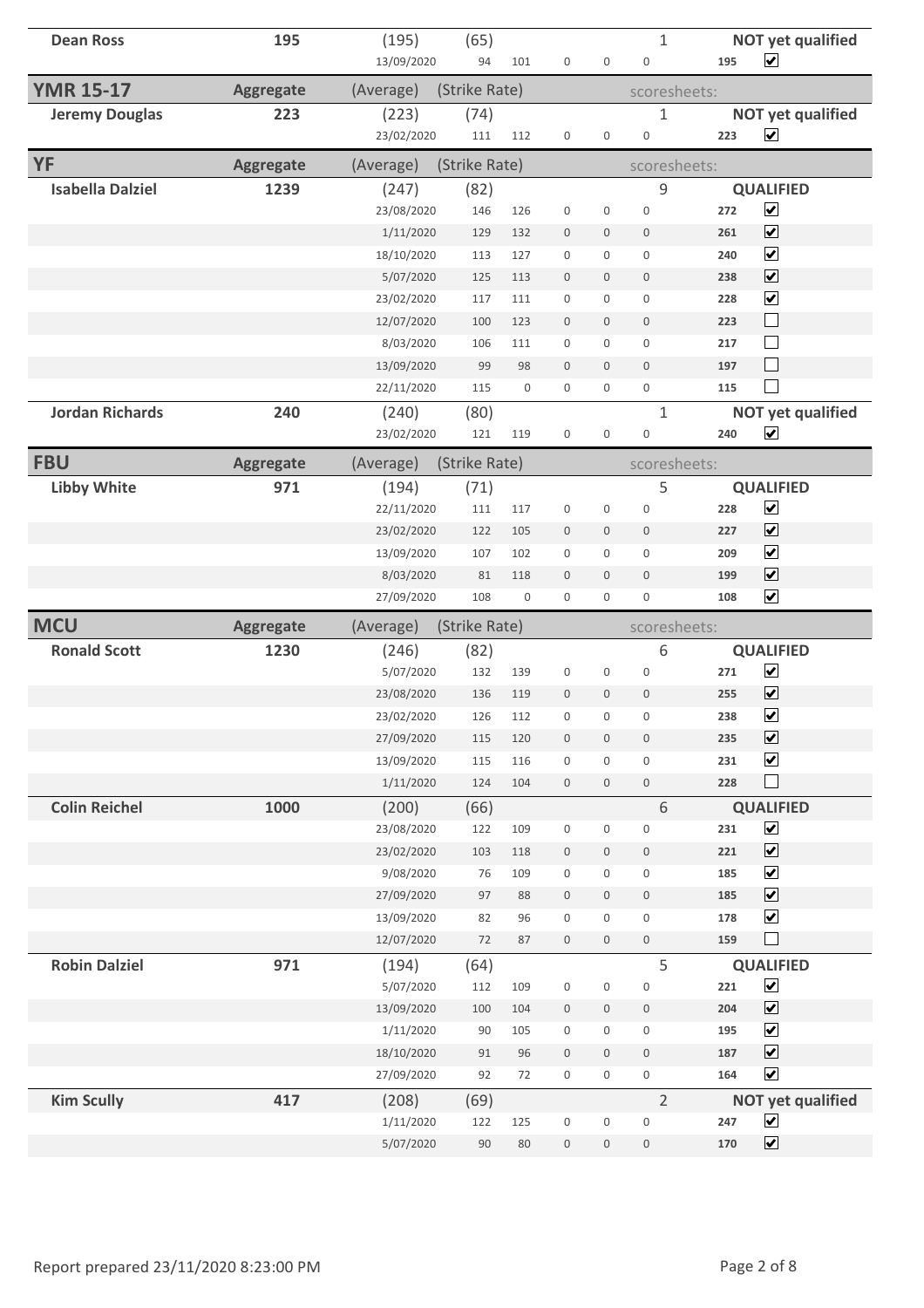| <b>Geoff Stokes</b>     | 328       | (109)                    | (36)          |          |                  |                     | 3                |            | <b>NOT yet qualified</b>     |
|-------------------------|-----------|--------------------------|---------------|----------|------------------|---------------------|------------------|------------|------------------------------|
|                         |           | 5/07/2020                | 68            | 67       | $\boldsymbol{0}$ | $\boldsymbol{0}$    | $\boldsymbol{0}$ | 135        | $\blacktriangledown$         |
|                         |           | 12/07/2020               | 53            | 53       | $\boldsymbol{0}$ | $\mathbf 0$         | $\boldsymbol{0}$ | 106        | $\overline{\mathbf{v}}$      |
|                         |           | 9/08/2020                | 36            | 51       | $\boldsymbol{0}$ | $\boldsymbol{0}$    | $\boldsymbol{0}$ | 87         | $\overline{\mathbf{v}}$      |
| <b>TRAD</b>             | Aggregate | (Average)                | (Strike Rate) |          |                  |                     | scoresheets:     |            |                              |
| <b>Micheal McRae</b>    | 953       | (190)                    | (63)          |          |                  |                     | 7                |            | <b>QUALIFIED</b>             |
|                         |           | 1/11/2020                | 123           | 103      | $\boldsymbol{0}$ | $\boldsymbol{0}$    | $\boldsymbol{0}$ | 226        | $\overline{\mathbf{v}}$      |
|                         |           | 18/10/2020               | 119           | 104      | $\boldsymbol{0}$ | $\mathbf 0$         | $\boldsymbol{0}$ | 223        | $\boxed{\blacktriangledown}$ |
|                         |           | 22/11/2020               | 91            | 107      | $\boldsymbol{0}$ | 0                   | $\boldsymbol{0}$ | 198        | $\overline{\mathbf{v}}$      |
|                         |           | 13/09/2020               | 57            | 101      | $\boldsymbol{0}$ | $\mathbf 0$         | $\boldsymbol{0}$ | 158        | $\overline{\mathbf{v}}$      |
|                         |           | 9/08/2020                | 85            | 63       | $\boldsymbol{0}$ | $\mathsf 0$         | $\boldsymbol{0}$ | 148        | $\overline{\mathbf{v}}$      |
|                         |           | 27/09/2020               | 62            | 81       | $\boldsymbol{0}$ | $\mathbf 0$         | $\boldsymbol{0}$ | 143        | $\Box$                       |
|                         |           | 12/07/2020               | 66            | 73       | $\boldsymbol{0}$ | $\boldsymbol{0}$    | $\boldsymbol{0}$ | 139        | $\Box$                       |
| <b>Paul Lovelock</b>    | 900       | (180)                    | (60)          |          |                  |                     | 5                |            | <b>QUALIFIED</b>             |
|                         |           | 9/08/2020                | 126           | 83       | $\boldsymbol{0}$ | 0                   | $\boldsymbol{0}$ | 209        | $\overline{\mathbf{v}}$      |
|                         |           | 8/03/2020                | 104           | 82       | $\boldsymbol{0}$ | $\mathbf 0$         | $\boldsymbol{0}$ | 186        | $\overline{\mathbf{v}}$      |
|                         |           | 12/07/2020               | 90            | 92       | $\boldsymbol{0}$ | $\mathbf 0$         | $\boldsymbol{0}$ | 182        | $\overline{\mathbf{v}}$      |
|                         |           | 22/11/2020               | 86            | 82       | $\boldsymbol{0}$ | $\mathbf 0$         | $\mathbf 0$      | 168        | $\blacktriangledown$         |
|                         |           | 23/02/2020               | 77            | 78       | $\boldsymbol{0}$ | $\mathbf 0$         | $\boldsymbol{0}$ | 155        | $\overline{\mathbf{v}}$      |
| <b>Malcolm Harrison</b> | 860       | (172)                    | (57)          |          |                  |                     | 9                |            | <b>QUALIFIED</b>             |
|                         |           | 5/07/2020                | 100           | 95       | $\boldsymbol{0}$ | $\boldsymbol{0}$    | $\boldsymbol{0}$ | 195        | $\overline{\mathbf{v}}$      |
|                         |           | 1/11/2020                | 99            | 96       | $\boldsymbol{0}$ | $\mathbf 0$         | $\boldsymbol{0}$ | 195        | $\boxed{\blacktriangledown}$ |
|                         |           | 18/10/2020               | 68            | 93       | $\boldsymbol{0}$ | 0                   | $\boldsymbol{0}$ | 161        | $\blacktriangledown$         |
|                         |           | 23/02/2020               | 56            | 100      | $\boldsymbol{0}$ | $\mathbf 0$         | $\boldsymbol{0}$ | 156        | $\overline{\mathbf{v}}$      |
|                         |           | 27/09/2020               | 92            | 61       | $\boldsymbol{0}$ | 0                   | $\boldsymbol{0}$ | 153        | $\overline{\mathbf{v}}$      |
|                         |           |                          | 74            | 74       | $\boldsymbol{0}$ | $\mathbf 0$         | $\boldsymbol{0}$ | 148        | $\Box$                       |
|                         |           | 9/08/2020                | 78            | 68       | $\boldsymbol{0}$ | $\mathbf 0$         | $\boldsymbol{0}$ | 146        | $\Box$                       |
|                         |           | 13/09/2020               | 59            |          |                  | $\mathbf 0$         | $\mathbf 0$      |            | $\Box$                       |
|                         |           | 23/08/2020<br>12/07/2020 | 64            | 73<br>61 | $\boldsymbol{0}$ |                     |                  | 132<br>125 | $\Box$                       |
|                         |           |                          |               |          | $\boldsymbol{0}$ | $\boldsymbol{0}$    | $\boldsymbol{0}$ |            |                              |
| <b>Roszarie Behrens</b> | 633       | (126)                    | (42)          |          |                  |                     | $\overline{7}$   |            | <b>QUALIFIED</b>             |
|                         |           | 23/08/2020               | 87            | 81       | 0                | 0                   | $\boldsymbol{0}$ | 168        | $\blacktriangledown$         |
|                         |           | 9/08/2020                | 68            | 78       | $\boldsymbol{0}$ | $\mathbf 0$         | $\mathbf 0$      | 146        | $\overline{\mathbf{v}}$      |
|                         |           | 23/02/2020               | 43            | 66       | $\boldsymbol{0}$ | 0                   | $\boldsymbol{0}$ | 109        | $\blacktriangledown$         |
|                         |           | 13/09/2020               | 55            | 50       | $\boldsymbol{0}$ | $\mathbf 0$         | $\boldsymbol{0}$ | 105        | $\overline{\mathbf{v}}$      |
|                         |           | 1/11/2020                | 56            | 49       | $\boldsymbol{0}$ | $\mathsf{O}\xspace$ | $\boldsymbol{0}$ | 105        | $\overline{\mathbf{v}}$      |
|                         |           | 27/09/2020               | 53            | 48       | $\boldsymbol{0}$ | $\boldsymbol{0}$    | $\boldsymbol{0}$ | 101        | $\Box$                       |
|                         |           | 12/07/2020               | 54            | 34       | $\boldsymbol{0}$ | $\mathsf{O}\xspace$ | $\boldsymbol{0}$ | 88         | $\vert \ \ \vert$            |
| <b>Daniel Ross</b>      | 655       | (218)                    | (72)          |          |                  |                     | 3                |            | <b>NOT yet qualified</b>     |
|                         |           | 23/08/2020               | 130           | 109      | $\boldsymbol{0}$ | $\boldsymbol{0}$    | $\boldsymbol{0}$ | 239        | $\blacktriangledown$         |
|                         |           | 12/07/2020               | 88            | 120      | $\boldsymbol{0}$ | $\mathbf 0$         | $\boldsymbol{0}$ | 208        | $\blacktriangledown$         |
|                         |           | 13/09/2020               | 106           | 102      | $\boldsymbol{0}$ | $\mathsf{O}\xspace$ | $\boldsymbol{0}$ | 208        | $\overline{\mathbf{v}}$      |
| <b>Michelle Ross</b>    | 347       | (173)                    | (57)          |          |                  |                     | $\overline{2}$   |            | <b>NOT yet qualified</b>     |
|                         |           | 23/08/2020               | 97            | 103      | $\boldsymbol{0}$ | $\mathsf{O}\xspace$ | $\boldsymbol{0}$ | 200        | $\blacktriangledown$         |
|                         |           | 13/09/2020               | 71            | 76       | $\boldsymbol{0}$ | $\mathbf 0$         | $\boldsymbol{0}$ | 147        | $\overline{\mathbf{v}}$      |
| <b>Peter Ralph</b>      | 345       | (115)                    | (38)          |          |                  |                     | 3                |            | <b>NOT yet qualified</b>     |
|                         |           | 18/10/2020               | 55            | 77       | $\boldsymbol{0}$ | $\boldsymbol{0}$    | $\boldsymbol{0}$ | 132        | $\blacktriangledown$         |
|                         |           | 13/09/2020               | 61            | $48\,$   | $\boldsymbol{0}$ | $\boldsymbol{0}$    | $\boldsymbol{0}$ | 109        | $\blacktriangledown$         |
|                         |           | 23/08/2020               | 58            | 46       | $\boldsymbol{0}$ | $\mathbf 0$         | $\boldsymbol{0}$ | 104        | $\blacktriangledown$         |
| <b>Robert McBride</b>   | 258       | (129)                    | (43)          |          |                  |                     | $\overline{2}$   |            | <b>NOT yet qualified</b>     |
|                         |           | 18/10/2020               | 74            | 79       | $\boldsymbol{0}$ | $\mathbf 0$         | $\boldsymbol{0}$ | 153        | $\blacktriangledown$         |
|                         |           | 12/07/2020               | $45\,$        | 60       | $\boldsymbol{0}$ | $\boldsymbol{0}$    | $\,0\,$          | 105        | $\blacktriangledown$         |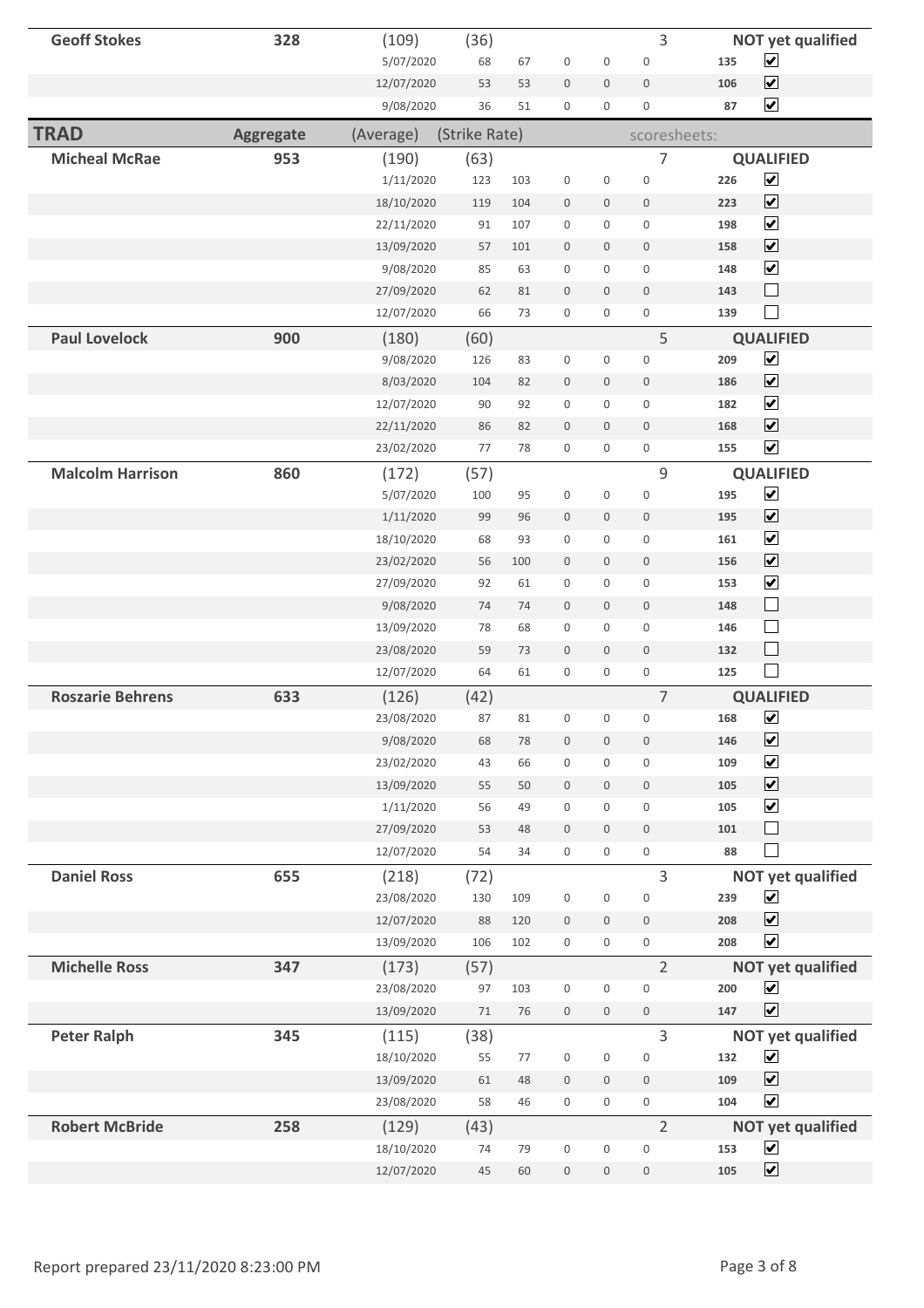| <b>Geoff Stokes</b>    | 200              | (100)                    | (33)          |                  |                             |                                 | $\overline{2}$                             | <b>NOT yet qualified</b>                                |
|------------------------|------------------|--------------------------|---------------|------------------|-----------------------------|---------------------------------|--------------------------------------------|---------------------------------------------------------|
|                        |                  | 23/08/2020               | 58            | 51               | $\boldsymbol{0}$            | $\boldsymbol{0}$                | $\mathbf 0$                                | $\blacktriangledown$<br>109                             |
|                        |                  | 18/10/2020               | 48            | 43               | $\bf 0$                     | $\boldsymbol{0}$                | $\boldsymbol{0}$                           | $\blacktriangledown$<br>91                              |
| <b>David Saillard</b>  | 152              | (152)                    | (50)          |                  |                             |                                 | $1\,$                                      | <b>NOT yet qualified</b>                                |
|                        |                  | 23/02/2020               | 76            | 76               | $\boldsymbol{0}$            | $\mathsf{O}\xspace$             | $\mathsf{O}\xspace$                        | $\blacktriangledown$<br>152                             |
| <b>Robin Dalziel</b>   | 150              | (150)                    | (50)          |                  |                             |                                 | $\mathbf{1}$                               | <b>NOT yet qualified</b>                                |
|                        |                  | 22/11/2020               | 81            | 69               | $\boldsymbol{0}$            | $\boldsymbol{0}$                | $\boldsymbol{0}$                           | $\blacktriangledown$<br>150                             |
| <b>Phillip Gralton</b> | 120              | (120)                    | (40)          |                  |                             |                                 | $\mathbf{1}$                               | <b>NOT yet qualified</b>                                |
|                        |                  | 23/02/2020               | 70            | 50               | $\boldsymbol{0}$            | $\boldsymbol{0}$                | $\mathsf{O}\xspace$                        | $\overline{\mathbf{v}}$<br>120                          |
| <b>Chris Lewis</b>     | 118              | (118)                    | (39)          |                  |                             |                                 | $\mathbf{1}$                               | <b>NOT yet qualified</b>                                |
|                        |                  | 13/09/2020               | 80            | 38               | $\boldsymbol{0}$            | $\boldsymbol{0}$                | $\boldsymbol{0}$                           | $\overline{\mathbf{v}}$<br>118                          |
| <b>Robert Waldron</b>  | 90               | (90)                     | (30)          |                  |                             |                                 | $\mathbf{1}$                               | <b>NOT yet qualified</b>                                |
|                        |                  | 8/03/2020                | 35            | 55               | $\boldsymbol{0}$            | $\mathsf{O}\xspace$             | $\boldsymbol{0}$                           | $\overline{\mathbf{v}}$<br>90                           |
| <b>Amy Hong</b>        | 85               | (85)                     | (28)          |                  |                             |                                 | $\mathbf{1}$                               | <b>NOT yet qualified</b>                                |
|                        |                  | 8/03/2020                | 35            | 50               | $\boldsymbol{0}$            | $\boldsymbol{0}$                | $\boldsymbol{0}$                           | $\blacktriangledown$<br>85                              |
| <b>Kim Scully</b>      | 81               | (81)                     | (27)          |                  |                             |                                 | $\mathbf{1}$                               | <b>NOT yet qualified</b>                                |
|                        |                  | 27/09/2020               | 41            | 40               | $\boldsymbol{0}$            | $\mathsf{O}\xspace$             | $\boldsymbol{0}$                           | $\overline{\mathbf{v}}$<br>81                           |
| <b>Jason Turner</b>    | 64               | (64)                     | (42)          |                  |                             |                                 | $\mathbf{1}$                               | <b>NOT yet qualified</b>                                |
|                        |                  | 23/02/2020               | 64            | $\boldsymbol{0}$ | $\boldsymbol{0}$            | $\boldsymbol{0}$                | $\boldsymbol{0}$                           | $\overline{\mathbf{v}}$<br>64                           |
| <b>MSR</b>             | <b>Aggregate</b> | (Average)                | (Strike Rate) |                  |                             |                                 | scoresheets:                               |                                                         |
| <b>Colin Keene</b>     | 1359             | (271)                    | (90)          |                  |                             |                                 | 10                                         | <b>QUALIFIED</b>                                        |
|                        |                  | 9/08/2020                | 142           | 137              | $\boldsymbol{0}$            | $\boldsymbol{0}$                | $\boldsymbol{0}$                           | $\blacktriangledown$<br>279                             |
|                        |                  | 12/07/2020               | 132           | 146              | $\bf 0$                     | $\boldsymbol{0}$                | $\mathsf{O}\xspace$                        | $\blacktriangledown$<br>278                             |
|                        |                  | 8/03/2020                | 132           | 144              | $\mathbf 0$                 | $\boldsymbol{0}$                | $\boldsymbol{0}$                           | $\blacktriangledown$<br>276                             |
|                        |                  | 1/11/2020                | 134           | 134              | $\boldsymbol{0}$            | $\mathbf 0$                     | $\mathbf 0$                                | $\overline{\mathbf{v}}$<br>268                          |
|                        |                  | 5/07/2020                | 126           | 132              | 0                           | $\boldsymbol{0}$                | $\mathbf 0$                                | $\blacktriangleright$<br>258                            |
|                        |                  | 18/10/2020               | 123           | 127              | $\boldsymbol{0}$            | $\mathbf 0$                     | $\boldsymbol{0}$                           | $\Box$<br>250                                           |
|                        |                  | 13/09/2020               | 126           | 122              | $\mathbf 0$                 | $\boldsymbol{0}$                | $\mathbf 0$                                | $\Box$<br>248                                           |
|                        |                  | 22/11/2020               | 122           | 120              | $\boldsymbol{0}$            | $\mathbf 0$                     | $\mathbf 0$                                | $\Box$<br>242                                           |
|                        |                  | 27/09/2020               | 122           | 100              | $\boldsymbol{0}$            | $\boldsymbol{0}$                | $\mathsf 0$                                | $\Box$<br>222                                           |
|                        |                  | 23/02/2020               | 110           | 110              | $\boldsymbol{0}$            | $\boldsymbol{0}$                | $\mathsf{O}\xspace$                        | $\Box$<br>220                                           |
| <b>Mark Firth</b>      | 1354             | (270)                    | (90)          |                  |                             |                                 | $6\,$                                      | <b>QUALIFIED</b>                                        |
|                        |                  | 13/09/2020               | 144           | 144              | $\boldsymbol{0}$            | $\boldsymbol{0}$                | $\boldsymbol{0}$                           | $\blacktriangledown$<br>288                             |
|                        |                  | 5/07/2020                | 135           | 138              | $\boldsymbol{0}$            | $\boldsymbol{0}$                | $\boldsymbol{0}$                           | $\blacktriangledown$<br>273                             |
|                        |                  | 22/11/2020               | 137           | 132              | $\boldsymbol{0}$            | $\mathbf 0$                     | $\mathsf{O}\xspace$                        | $\blacktriangledown$<br>269                             |
|                        |                  | 23/02/2020               | 129           | 133              | $\boldsymbol{0}$            | $\mathbf 0$                     | $\boldsymbol{0}$                           | $\blacktriangledown$<br>262                             |
|                        |                  | 27/09/2020               | 123           | 139              | $\boldsymbol{0}$            | $\boldsymbol{0}$                | $\boldsymbol{0}$                           | $\blacktriangledown$<br>262                             |
|                        |                  | 9/08/2020                | 126           | 136              | $\boldsymbol{0}$            | $\boldsymbol{0}$                | $\mathsf{O}\xspace$                        | $\Box$<br>262                                           |
| <b>Attila Palfi</b>    | 1327             | (265)                    | (88)          |                  |                             |                                 | 8                                          | <b>QUALIFIED</b>                                        |
|                        |                  | 1/11/2020                | 141           | 144              | $\boldsymbol{0}$            | $\boldsymbol{0}$                | $\boldsymbol{0}$                           | $\blacktriangledown$<br>285                             |
|                        |                  | 12/07/2020               | 136           | 132              | $\boldsymbol{0}$            | $\mathbb O$                     | $\boldsymbol{0}$                           | $\blacktriangledown$<br>268                             |
|                        |                  | 9/08/2020                | 132           | 134              | $\boldsymbol{0}$            | $\mathsf{O}\xspace$             | $\mathsf{O}\xspace$                        | $\blacktriangledown$<br>266                             |
|                        |                  | 5/07/2020                | 123           | 132              | $\boldsymbol{0}$            | $\boldsymbol{0}$                | $\mathsf{O}\xspace$                        | $\overline{\mathbf{v}}$<br>255                          |
|                        |                  | 27/09/2020               | 118           | 135              | $\boldsymbol{0}$            | $\boldsymbol{0}$                | $\boldsymbol{0}$                           | $\blacktriangledown$<br>253                             |
|                        |                  | 13/09/2020               | 120<br>124    | 132<br>125       | $\bf 0$                     | $\mathbf 0$                     | $\mathsf{O}\xspace$<br>$\mathsf{O}\xspace$ | $\Box$<br>252<br>$\Box$<br>249                          |
|                        |                  | 23/02/2020<br>22/11/2020 | 120           | 124              | $\,0\,$<br>$\boldsymbol{0}$ | $\boldsymbol{0}$<br>$\mathbf 0$ | $\boldsymbol{0}$                           | $\Box$<br>244                                           |
|                        |                  |                          |               |                  |                             |                                 |                                            |                                                         |
| <b>Norman Sager</b>    | 503              | (167)                    | (83)          | 127              | $\boldsymbol{0}$            | $\boldsymbol{0}$                | $\overline{3}$<br>$\boldsymbol{0}$         | <b>NOT yet qualified</b><br>$\blacktriangledown$<br>262 |
|                        |                  | 1/11/2020<br>12/07/2020  | 135<br>121    | $\,0\,$          | $\boldsymbol{0}$            | $\boldsymbol{0}$                | $\mathsf{O}\xspace$                        | $\overline{\mathbf{v}}$<br>121                          |
|                        |                  | 9/08/2020                | 120           | $\boldsymbol{0}$ | $\boldsymbol{0}$            | $\boldsymbol{0}$                | $\boldsymbol{0}$                           | $\blacktriangledown$<br>120                             |
|                        |                  |                          |               |                  |                             |                                 |                                            |                                                         |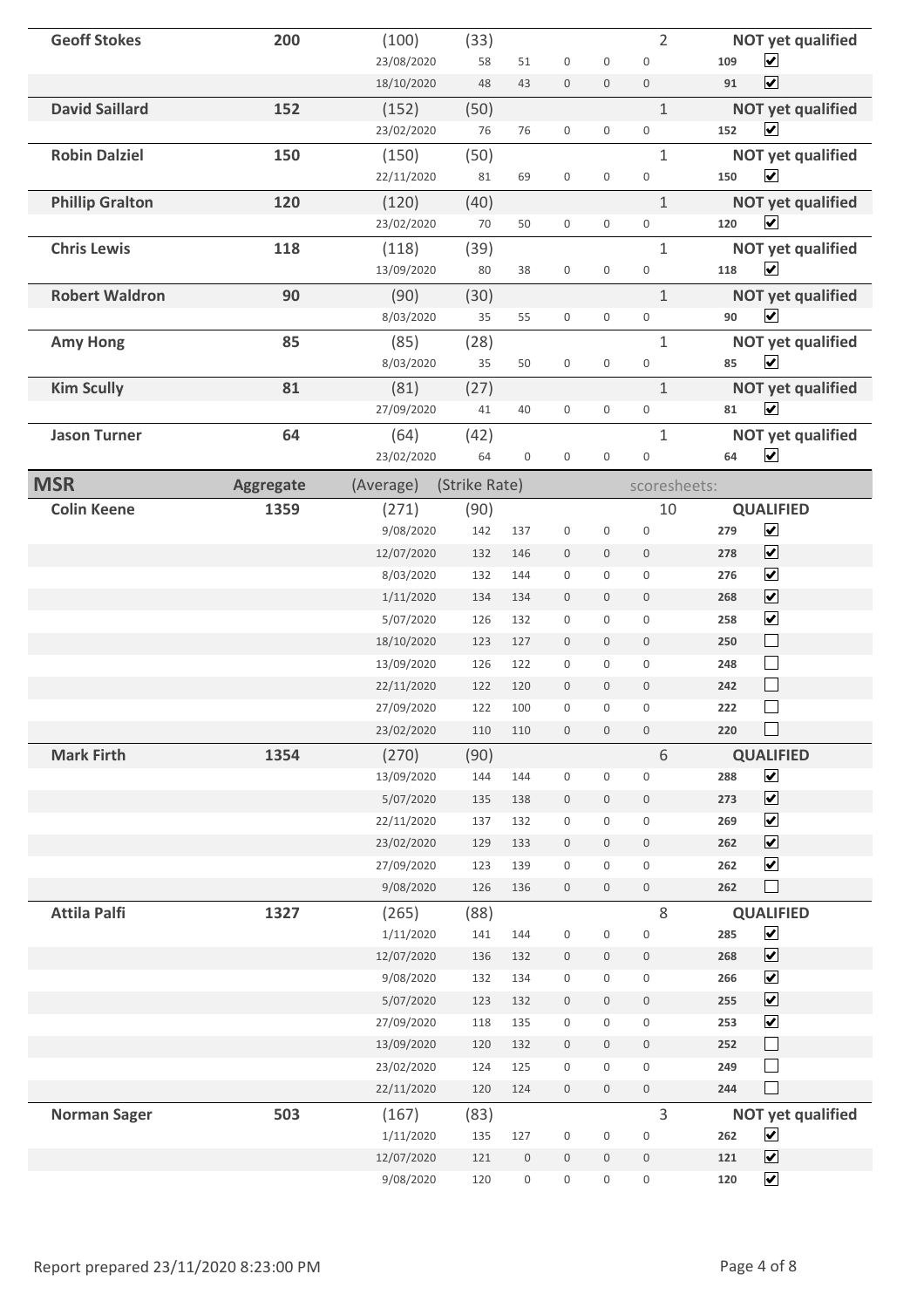| <b>SMC</b>            | <b>Aggregate</b> | (Average)  | (Strike Rate) |                  |                  |                  | scoresheets:        |                                        |
|-----------------------|------------------|------------|---------------|------------------|------------------|------------------|---------------------|----------------------------------------|
| <b>Allan Park</b>     | 1278             | (255)      | (85)          |                  |                  |                  | $\overline{7}$      | <b>QUALIFIED</b>                       |
|                       |                  | 1/11/2020  | 137           | 143              | $\boldsymbol{0}$ | $\boldsymbol{0}$ | $\mathbf 0$         | $\blacktriangledown$<br>280            |
|                       |                  | 18/10/2020 | 142           | 115              | $\boldsymbol{0}$ | $\boldsymbol{0}$ | $\boldsymbol{0}$    | $\overline{\mathbf{v}}$<br>257         |
|                       |                  | 23/02/2020 | 122           | 135              | $\boldsymbol{0}$ | $\boldsymbol{0}$ | $\mathbf 0$         | $\blacktriangledown$<br>257            |
|                       |                  | 9/08/2020  | 116           | 131              | $\boldsymbol{0}$ | $\mathbf 0$      | $\boldsymbol{0}$    | $\overline{\mathbf{v}}$<br>247         |
|                       |                  | 23/08/2020 | 120           | 117              | $\boldsymbol{0}$ | $\mathbf{0}$     | $\boldsymbol{0}$    | $\overline{\mathbf{v}}$<br>237         |
|                       |                  | 27/09/2020 | 120           | $\boldsymbol{0}$ | $\boldsymbol{0}$ | $\mathbf 0$      | $\boldsymbol{0}$    | $\Box$<br>120                          |
|                       |                  | 12/07/2020 | 118           | $\boldsymbol{0}$ | $\mathbf 0$      | $\mathbf 0$      | $\mathsf{O}\xspace$ | $\sim$<br>118                          |
| <b>Noel Masterson</b> | 421              | (210)      | (70)          |                  |                  |                  | $\overline{2}$      | <b>NOT yet qualified</b>               |
|                       |                  | 8/03/2020  | 121           | 104              | $\boldsymbol{0}$ | $\boldsymbol{0}$ | $\boldsymbol{0}$    | $\blacktriangledown$<br>225            |
|                       |                  | 23/02/2020 | 101           | 95               | $\boldsymbol{0}$ | $\boldsymbol{0}$ | $\boldsymbol{0}$    | $\blacktriangledown$<br>196            |
| HC                    | <b>Aggregate</b> | (Average)  | (Strike Rate) |                  |                  |                  | scoresheets:        |                                        |
| <b>Stephen Bruce</b>  | 1278             | (255)      | (85)          |                  |                  |                  | 6                   | <b>QUALIFIED</b>                       |
|                       |                  | 1/11/2020  | 140           | 137              | $\boldsymbol{0}$ | $\boldsymbol{0}$ | $\boldsymbol{0}$    | $\blacktriangledown$<br>277            |
|                       |                  | 9/08/2020  | 132           | 133              | $\mathbf 0$      | $\mathbf 0$      | $\mathbf 0$         | $\overline{\blacktriangledown}$<br>265 |
|                       |                  | 23/08/2020 | 113           | 136              | $\boldsymbol{0}$ | $\mathbf{0}$     | $\mathbf{0}$        | $\blacktriangledown$<br>249            |
|                       |                  | 8/03/2020  | 125           | 120              | $\boldsymbol{0}$ | $\mathbf 0$      | $\mathbf 0$         | $\overline{\mathbf{v}}$<br>245         |
|                       |                  | 18/10/2020 | 113           | 129              | $\boldsymbol{0}$ | $\boldsymbol{0}$ | $\boldsymbol{0}$    | $\blacktriangledown$<br>242            |
|                       |                  | 13/09/2020 | 114           | 126              | $\boldsymbol{0}$ | $\mathbf 0$      | $\boldsymbol{0}$    | $\mathbf{L}$<br>240                    |
| <b>James Cooze</b>    | 799              | (266)      | (88)          |                  |                  |                  | 3                   | <b>NOT yet qualified</b>               |
|                       |                  | 5/07/2020  | 143           | 144              | $\boldsymbol{0}$ | $\boldsymbol{0}$ | $\boldsymbol{0}$    | $\blacktriangledown$<br>287            |
|                       |                  | 27/09/2020 | 128           | 131              | $\boldsymbol{0}$ | $\mathbf 0$      | $\boldsymbol{0}$    | $\overline{\mathbf{v}}$<br>259         |
|                       |                  | 23/02/2020 | 130           | 123              | $\boldsymbol{0}$ | $\mathbf 0$      | $\mathsf{O}\xspace$ | $\blacktriangledown$<br>253            |
| <b>Mathew Wilkin</b>  | 246              | (246)      | (82)          |                  |                  |                  | $\mathbf{1}$        | <b>NOT yet qualified</b>               |
|                       |                  | 23/02/2020 | 126           | 120              | $\boldsymbol{0}$ | $\boldsymbol{0}$ | $\boldsymbol{0}$    | $\overline{\mathbf{v}}$<br>246         |
| <b>Sam Chick</b>      | 165              | (165)      | (55)          |                  |                  |                  | $\mathbf{1}$        | <b>NOT yet qualified</b>               |
|                       |                  | 23/08/2020 | 91            | 74               | $\boldsymbol{0}$ | $\boldsymbol{0}$ | $\boldsymbol{0}$    | $\blacktriangledown$<br>165            |
| <b>Matthew Ford</b>   | 76               | (76)       | (50)          |                  |                  |                  | $\mathbf{1}$        | <b>NOT yet qualified</b>               |
|                       |                  | 23/02/2020 | 76            | $\boldsymbol{0}$ | $\boldsymbol{0}$ | $\boldsymbol{0}$ | $\boldsymbol{0}$    | $\blacktriangledown$<br>76             |
| <b>FHC</b>            | <b>Aggregate</b> | (Average)  | (Strike Rate) |                  |                  |                  | scoresheets:        |                                        |
| <b>Anika Drosd</b>    | 1417             | (283)      | (94)          |                  |                  |                  | 6                   | <b>QUALIFIED</b>                       |
|                       |                  | 23/08/2020 | 143           | 150              | $\boldsymbol{0}$ | $\boldsymbol{0}$ | $\boldsymbol{0}$    | $\blacktriangledown$<br>293            |
|                       |                  | 23/02/2020 | 138           | 146              | $\boldsymbol{0}$ | $\boldsymbol{0}$ | $\,0\,$             | $\blacktriangledown$<br>284            |
|                       |                  | 9/08/2020  | 137           | 144              | $\boldsymbol{0}$ | $\boldsymbol{0}$ | $\boldsymbol{0}$    | $\overline{\mathbf{v}}$<br>281         |
|                       |                  | 13/09/2020 | 144           | 137              | $\boldsymbol{0}$ | $\boldsymbol{0}$ | $\boldsymbol{0}$    | $\overline{\mathbf{v}}$<br>281         |
|                       |                  | 8/03/2020  | 142           | 136              | $\boldsymbol{0}$ | $\boldsymbol{0}$ | $\,0\,$             | $\blacktriangledown$<br>278            |
|                       |                  | 12/07/2020 | 137           | 135              | $\boldsymbol{0}$ | $\boldsymbol{0}$ | $\boldsymbol{0}$    | $\Box$<br>272                          |
| <b>Brooke May</b>     | 1350             | (270)      | (90)          |                  |                  |                  | $\sqrt{6}$          | <b>QUALIFIED</b>                       |
|                       |                  | 23/02/2020 | 132           | 148              | $\boldsymbol{0}$ | $\boldsymbol{0}$ | $\boldsymbol{0}$    | $\blacktriangledown$<br>280            |
|                       |                  | 5/07/2020  | 143           | 134              | $\boldsymbol{0}$ | $\boldsymbol{0}$ | $\boldsymbol{0}$    | $\blacktriangledown$<br>277            |
|                       |                  | 8/03/2020  | 132           | 134              | $\boldsymbol{0}$ | $\boldsymbol{0}$ | $\boldsymbol{0}$    | $\blacktriangledown$<br>266            |
|                       |                  | 13/09/2020 | 133           | 132              | $\boldsymbol{0}$ | $\boldsymbol{0}$ | $\boldsymbol{0}$    | $\overline{\mathbf{v}}$<br>265         |
|                       |                  | 12/07/2020 | 133           | 129              | $\boldsymbol{0}$ | $\boldsymbol{0}$ | $\boldsymbol{0}$    | $\blacktriangledown$<br>262            |
|                       |                  | 18/10/2020 | 120           | 130              | $\boldsymbol{0}$ | $\boldsymbol{0}$ | $\boldsymbol{0}$    | $\Box$<br>250                          |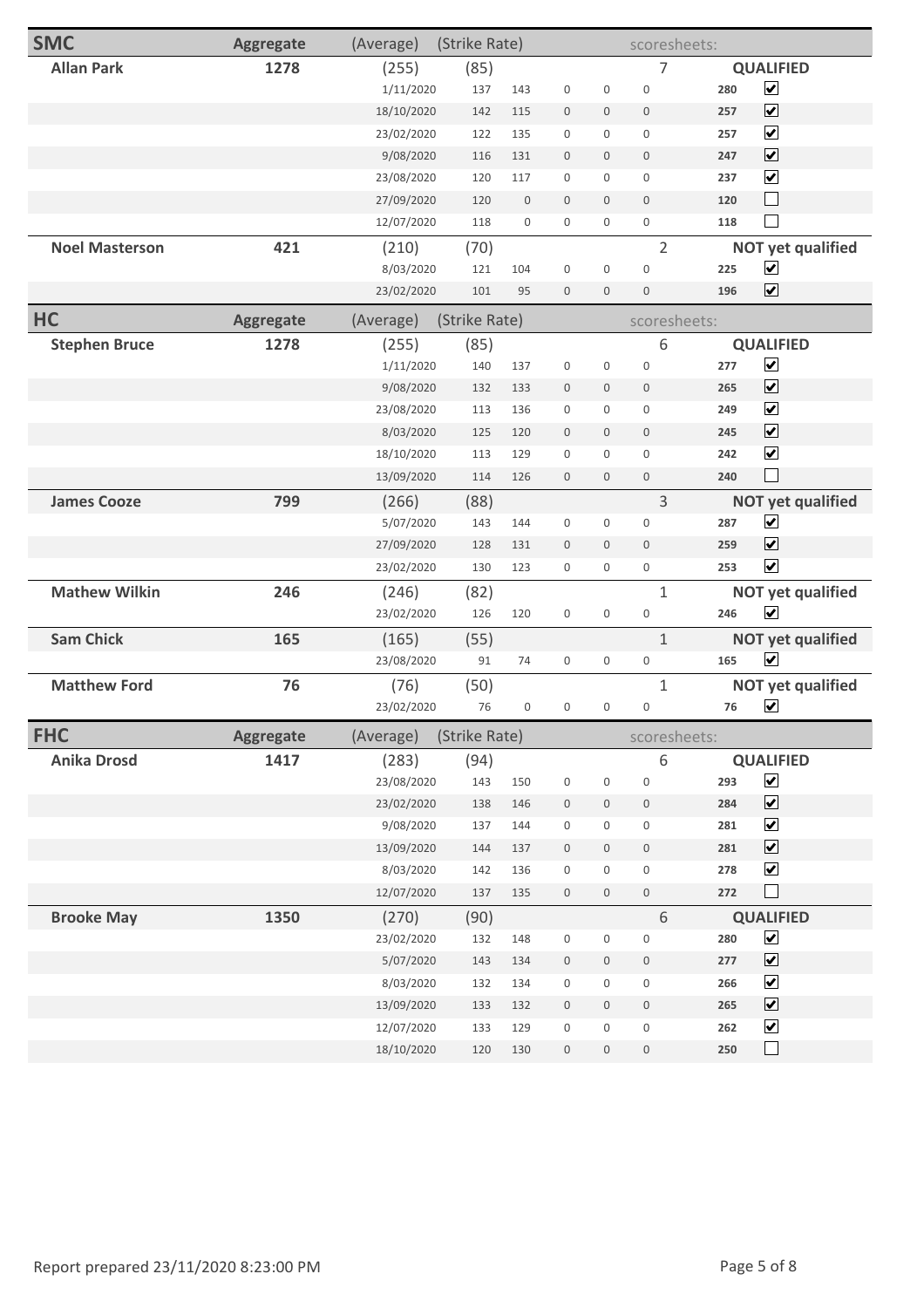| <b>Donna Gilroy</b>      | 1196             | (239)      | (79)          |                  |                  |                  | 8                |     | <b>QUALIFIED</b>         |
|--------------------------|------------------|------------|---------------|------------------|------------------|------------------|------------------|-----|--------------------------|
|                          |                  | 8/03/2020  | 136           | 130              | $\boldsymbol{0}$ | $\boldsymbol{0}$ | $\boldsymbol{0}$ | 266 | $\blacktriangledown$     |
|                          |                  | 23/02/2020 | 131           | 122              | $\boldsymbol{0}$ | $\mathbf 0$      | $\mathbf 0$      | 253 | $\blacktriangledown$     |
|                          |                  | 1/11/2020  | 112           | 123              | $\boldsymbol{0}$ | $\mathbf 0$      | $\mathbf 0$      | 235 | $\overline{\mathbf{v}}$  |
|                          |                  | 27/09/2020 | 112           | 110              | $\boldsymbol{0}$ | $\mathbf 0$      | $\mathbf 0$      | 222 | $\blacktriangledown$     |
|                          |                  | 9/08/2020  | 111           | 109              | $\boldsymbol{0}$ | 0                | $\boldsymbol{0}$ | 220 | $\blacktriangledown$     |
|                          |                  | 13/09/2020 | 93            | 119              | $\boldsymbol{0}$ | $\boldsymbol{0}$ | $\boldsymbol{0}$ | 212 | $\Box$                   |
|                          |                  | 12/07/2020 | 90            | 98               | $\boldsymbol{0}$ | $\mathbf{0}$     | $\boldsymbol{0}$ | 188 | $\Box$                   |
|                          |                  | 23/08/2020 | 79            | 79               | $\boldsymbol{0}$ | $\mathbf 0$      | $\boldsymbol{0}$ | 158 | $\Box$                   |
| <b>Yolandie Goodyear</b> | 101              | (101)      | (67)          |                  |                  |                  | $\mathbf{1}$     |     | <b>NOT yet qualified</b> |
|                          |                  | 23/02/2020 | 101           | $\boldsymbol{0}$ | $\boldsymbol{0}$ | $\boldsymbol{0}$ | $\boldsymbol{0}$ | 101 | $\blacktriangledown$     |
|                          |                  |            |               |                  |                  |                  |                  |     |                          |
| <b>MBR</b>               | <b>Aggregate</b> | (Average)  | (Strike Rate) |                  |                  |                  | scoresheets:     |     |                          |
| <b>Patrick White</b>     | 937              | (234)      | (78)          |                  |                  |                  | 4                |     | <b>NOT yet qualified</b> |
|                          |                  | 8/03/2020  | 106           | 139              | $\boldsymbol{0}$ | $\boldsymbol{0}$ | $\mathbf 0$      | 245 | $\blacktriangledown$     |
|                          |                  | 23/02/2020 | 118           | 119              | $\boldsymbol{0}$ | $\boldsymbol{0}$ | $\boldsymbol{0}$ | 237 | $\overline{\mathbf{v}}$  |
|                          |                  | 27/09/2020 | 134           | 97               | $\boldsymbol{0}$ | 0                | $\boldsymbol{0}$ | 231 | $\blacktriangledown$     |
|                          |                  | 13/09/2020 | 108           | 116              | $\mathbf 0$      | $\boldsymbol{0}$ | $\mathbf{0}$     | 224 | $\overline{\mathbf{v}}$  |
| <b>FBR</b>               | <b>Aggregate</b> | (Average)  | (Strike Rate) |                  |                  |                  | scoresheets:     |     |                          |
| <b>Sarah Keene</b>       | 1325             | (265)      | (88)          |                  |                  |                  | 8                |     | <b>QUALIFIED</b>         |
|                          |                  | 8/03/2020  | 131           | 139              | $\boldsymbol{0}$ | $\boldsymbol{0}$ | $\mathbf 0$      | 270 | $\blacktriangledown$     |
|                          |                  | 5/07/2020  | 133           | 133              | $\boldsymbol{0}$ | $\mathbf 0$      | $\mathbf 0$      | 266 | $\blacktriangledown$     |
|                          |                  | 9/08/2020  | 132           | 132              | $\boldsymbol{0}$ | 0                | $\boldsymbol{0}$ | 264 | $\blacktriangledown$     |
|                          |                  | 22/11/2020 | 130           | 134              | $\boldsymbol{0}$ | $\boldsymbol{0}$ | $\boldsymbol{0}$ | 264 | $\overline{\mathbf{v}}$  |
|                          |                  | 13/09/2020 | 128           | 133              | $\boldsymbol{0}$ | $\boldsymbol{0}$ | $\boldsymbol{0}$ | 261 | $\blacktriangledown$     |
|                          |                  | 12/07/2020 |               |                  |                  |                  |                  |     | $\Box$                   |
|                          |                  |            | 121           | 135              | $\boldsymbol{0}$ | $\mathbf 0$      | $\mathbf{0}$     | 256 |                          |
|                          |                  | 27/09/2020 | 125           | 124              | $\boldsymbol{0}$ | $\mathbf{0}$     | $\boldsymbol{0}$ | 249 | $\Box$                   |
|                          |                  | 23/02/2020 | 115           | 119              | $\boldsymbol{0}$ | $\mathbf 0$      | $\boldsymbol{0}$ | 234 | $\Box$                   |
| <b>Anika Drosd</b>       | 829              | (276)      | (92)          |                  |                  |                  | 3                |     | <b>NOT yet qualified</b> |
|                          |                  | 1/11/2020  | 139           | 146              | $\boldsymbol{0}$ | 0                | $\boldsymbol{0}$ | 285 | $\blacktriangledown$     |
|                          |                  | 18/10/2020 | 137           | 142              | $\mathbf 0$      | $\boldsymbol{0}$ | $\mathbf{0}$     | 279 | $\blacktriangledown$     |
|                          |                  | 22/11/2020 | 136           | 129              | 0                | 0                | 0                | 265 | $\blacktriangledown$     |
| <b>Sindy Avard</b>       | 218              | (218)      | (72)          |                  |                  |                  | $\mathbf{1}$     |     | <b>NOT yet qualified</b> |
|                          |                  | 23/02/2020 | 108           | 110              | $\boldsymbol{0}$ | $\boldsymbol{0}$ | $\boldsymbol{0}$ | 218 | $\blacktriangledown$     |
| <b>Michelle Palfi</b>    | 176              | (176)      | (58)          |                  |                  |                  | $\mathbf{1}$     |     | <b>NOT yet qualified</b> |
|                          |                  | 27/09/2020 | 95            | 81               | $\boldsymbol{0}$ | $\boldsymbol{0}$ | $\boldsymbol{0}$ | 176 | $\blacktriangledown$     |
| <b>MBO</b>               |                  |            | (Strike Rate) |                  |                  |                  |                  |     |                          |
|                          | <b>Aggregate</b> | (Average)  |               |                  |                  |                  | scoresheets:     |     |                          |
| <b>Josh Radoll</b>       | 1433             | (286)      | (95)          |                  |                  |                  | 8                |     | <b>QUALIFIED</b>         |
|                          |                  | 1/11/2020  | 146           | 148              | $\boldsymbol{0}$ | $\boldsymbol{0}$ | $\boldsymbol{0}$ | 294 | $\blacktriangledown$     |
|                          |                  | 8/03/2020  | 148           | 144              | $\boldsymbol{0}$ | $\mathbf 0$      | $\boldsymbol{0}$ | 292 | $\blacktriangledown$     |
|                          |                  | 22/11/2020 | 140           | 146              | $\boldsymbol{0}$ | 0                | $\boldsymbol{0}$ | 286 | $\blacktriangledown$     |
|                          |                  | 13/09/2020 | 138           | 144              | $\boldsymbol{0}$ | $\boldsymbol{0}$ | $\,0\,$          | 282 | $\blacktriangledown$     |
|                          |                  | 23/02/2020 | 142           | 137              | $\boldsymbol{0}$ | $\mathsf 0$      | $\boldsymbol{0}$ | 279 | $\blacktriangledown$     |
|                          |                  | 5/07/2020  | 133           | 139              | $\boldsymbol{0}$ | $\boldsymbol{0}$ | $\,0\,$          | 272 | $\Box$                   |
|                          |                  | 18/10/2020 | 135           | 135              | $\boldsymbol{0}$ | 0                | $\boldsymbol{0}$ | 270 | $\Box$                   |
|                          |                  | 27/09/2020 | 139           | 128              | $\boldsymbol{0}$ | $\boldsymbol{0}$ | $\boldsymbol{0}$ | 267 | $\Box$                   |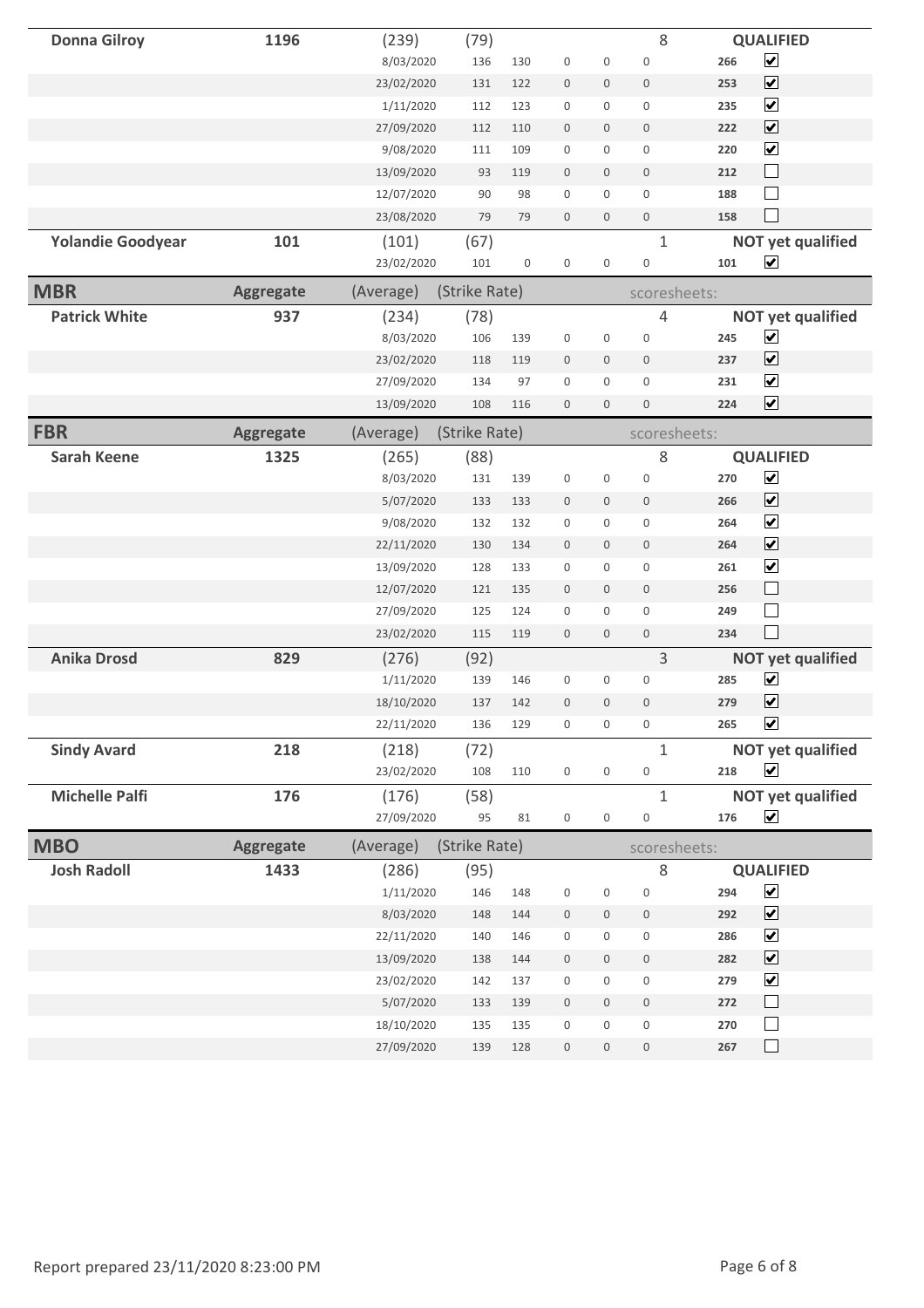| <b>Steven McNicoll</b> | 1349             | (269)               | (89)          |                  |                  |                     | 9                               |     | <b>QUALIFIED</b>                                 |
|------------------------|------------------|---------------------|---------------|------------------|------------------|---------------------|---------------------------------|-----|--------------------------------------------------|
|                        |                  | 1/11/2020           | 135           | 146              | $\boldsymbol{0}$ | $\boldsymbol{0}$    | $\boldsymbol{0}$                | 281 | $\overline{\mathbf{v}}$                          |
|                        |                  | 22/11/2020          | 135           | 142              | $\boldsymbol{0}$ | $\boldsymbol{0}$    | $\boldsymbol{0}$                | 277 | $\overline{\mathbf{v}}$                          |
|                        |                  | 18/10/2020          | 133           | 138              | $\boldsymbol{0}$ | $\boldsymbol{0}$    | $\boldsymbol{0}$                | 271 | $\overline{\mathbf{v}}$                          |
|                        |                  | 9/08/2020           | 132           | 129              | $\boldsymbol{0}$ | $\mathbf 0$         | $\mathbf 0$                     | 261 | $\boxed{\blacktriangledown}$                     |
|                        |                  | 13/09/2020          | 125           | 134              | $\boldsymbol{0}$ | 0                   | $\boldsymbol{0}$                | 259 | $\overline{\mathbf{v}}$                          |
|                        |                  | 5/07/2020           | 126           | 133              | $\boldsymbol{0}$ | $\mathbf 0$         | $\boldsymbol{0}$                | 259 | $\Box$                                           |
|                        |                  | 23/02/2020          | 117           | 130              | $\boldsymbol{0}$ | $\mathsf 0$         | $\mathsf 0$                     | 247 | $\Box$                                           |
|                        |                  | 8/03/2020           | 134           | 112              | $\boldsymbol{0}$ | $\boldsymbol{0}$    | $\boldsymbol{0}$                | 246 | $\Box$                                           |
|                        |                  | 23/08/2020          | 108           | 117              | $\boldsymbol{0}$ | 0                   | $\boldsymbol{0}$                | 225 | $\Box$                                           |
| <b>Seth Knott</b>      | 1339             | (267)               | (89)          |                  |                  |                     | 5                               |     | <b>QUALIFIED</b>                                 |
|                        |                  | 1/11/2020           | 141           | 150              | $\boldsymbol{0}$ | $\boldsymbol{0}$    | $\boldsymbol{0}$                | 291 | $\overline{\mathbf{v}}$                          |
|                        |                  | 18/10/2020          | 137           | 130              | $\boldsymbol{0}$ | $\mathbf 0$         | $\boldsymbol{0}$                | 267 | $\overline{\mathbf{v}}$                          |
|                        |                  | 22/11/2020          | 133           | 132              | $\boldsymbol{0}$ | $\boldsymbol{0}$    | $\boldsymbol{0}$                | 265 | $\blacktriangleright$                            |
|                        |                  | 27/09/2020          | 137           | 124              | $\boldsymbol{0}$ | $\mathbf 0$         | $\mathbf 0$                     | 261 | $\overline{\mathbf{v}}$                          |
|                        |                  | 13/09/2020          | 121           | 134              | $\boldsymbol{0}$ | 0                   | $\boldsymbol{0}$                | 255 | $\overline{\mathbf{v}}$                          |
| <b>Chad Duncan</b>     | 1083             | (270)               | (90)          |                  |                  |                     | $\overline{4}$                  |     | <b>NOT yet qualified</b>                         |
|                        |                  | 22/11/2020          | 141           | 135              | $\boldsymbol{0}$ | 0                   | $\boldsymbol{0}$                | 276 | $\overline{\mathbf{v}}$                          |
|                        |                  | 13/09/2020          | 136           | 139              | $\boldsymbol{0}$ | $\mathbf 0$         | $\mathbf 0$                     | 275 | $\overline{\blacktriangledown}$                  |
|                        |                  | 1/11/2020           | 126           | 148              | $\mathbf 0$      | $\mathsf{O}\xspace$ | $\boldsymbol{0}$                | 274 | $\blacktriangleright$                            |
|                        |                  | 23/08/2020          | 135           | 123              | $\boldsymbol{0}$ | $\mathbf 0$         | $\boldsymbol{0}$                | 258 | $\overline{\mathbf{v}}$                          |
| Lee Douglas            | 927              | (231)               | (77)          |                  |                  |                     | 4                               |     | <b>NOT yet qualified</b>                         |
|                        |                  | 1/11/2020           | 118           | 134              | $\boldsymbol{0}$ | $\boldsymbol{0}$    | $\boldsymbol{0}$                | 252 | $\blacktriangledown$                             |
|                        |                  | 13/09/2020          | 124           | 124              | $\boldsymbol{0}$ | $\mathbf 0$         | $\boldsymbol{0}$                | 248 | $\overline{\blacktriangledown}$                  |
|                        |                  | 27/09/2020          | 103           | 117              | $\boldsymbol{0}$ | 0                   | $\mathsf 0$                     | 220 | $\blacktriangleright$                            |
|                        |                  | 23/02/2020          | 99            | 108              | $\boldsymbol{0}$ | $\boldsymbol{0}$    | $\boldsymbol{0}$                | 207 | $\overline{\mathbf{v}}$                          |
| <b>Craig Forbes</b>    | 796              | (265)               | (88)          |                  |                  |                     | 3                               |     | <b>NOT yet qualified</b>                         |
|                        |                  | 1/11/2020           | 144           | 148              | $\boldsymbol{0}$ | $\boldsymbol{0}$    | $\boldsymbol{0}$                | 292 | $\blacktriangledown$                             |
|                        |                  | 18/10/2020          | 127           | 130              | $\boldsymbol{0}$ | $\mathbf 0$         | $\mathbf 0$                     | 257 | $\blacktriangledown$                             |
|                        |                  | 22/11/2020          | 121           | 126              | $\boldsymbol{0}$ | 0                   | $\boldsymbol{0}$                | 247 | $\overline{\mathbf{v}}$                          |
| <b>Tim Richards</b>    | 546              | (273)               | (91)          |                  |                  |                     | $\overline{2}$                  |     | <b>NOT yet qualified</b>                         |
|                        |                  | 1/11/2020           | 144           | 136              | $\boldsymbol{0}$ | 0                   | $\boldsymbol{0}$                | 280 | $\blacktriangledown$                             |
|                        |                  | 13/09/2020          | 131           | 135              | $\boldsymbol{0}$ | $\mathbf 0$         | $\boldsymbol{0}$                | 266 | $\overline{\mathbf{v}}$                          |
| <b>Gerard Miles</b>    | 413              | (137)               | (91)          |                  |                  |                     | 3                               |     | <b>NOT yet qualified</b>                         |
|                        |                  | 9/08/2020           | 144           | $\boldsymbol{0}$ | $\boldsymbol{0}$ | $\boldsymbol{0}$    | $\boldsymbol{0}$                | 144 | $\blacktriangledown$                             |
|                        |                  | 23/02/2020          | 137           | $\boldsymbol{0}$ | $\boldsymbol{0}$ | $\boldsymbol{0}$    | $\boldsymbol{0}$                | 137 | $\blacktriangledown$                             |
|                        |                  | 12/07/2020          | 132           | $\boldsymbol{0}$ | $\boldsymbol{0}$ | $\mathsf{O}\xspace$ | $\boldsymbol{0}$                | 132 | $\blacktriangledown$                             |
| <b>Isaac Scarr</b>     | 130              | (130)               | (86)          |                  |                  |                     | $\mathbf{1}$                    |     | <b>NOT yet qualified</b>                         |
|                        |                  | 5/07/2020           | 130           | $\boldsymbol{0}$ | $\boldsymbol{0}$ | $\boldsymbol{0}$    | $\boldsymbol{0}$                | 130 | $\blacktriangledown$                             |
| <b>NCC</b>             |                  |                     | (Strike Rate) |                  |                  |                     | scoresheets:                    |     |                                                  |
|                        |                  |                     |               |                  |                  |                     |                                 |     |                                                  |
|                        | <b>Aggregate</b> | (Average)           |               |                  |                  |                     |                                 |     |                                                  |
| <b>Robbie Givens</b>   | 148              | (148)<br>12/07/2020 | (49)<br>75    | 73               | $\boldsymbol{0}$ | $\boldsymbol{0}$    | $\mathbf 1$<br>$\boldsymbol{0}$ | 148 | <b>NOT yet qualified</b><br>$\blacktriangledown$ |
|                        |                  |                     |               |                  |                  |                     |                                 |     |                                                  |
| <b>AHC</b>             | <b>Aggregate</b> | (Average)           | (Strike Rate) |                  |                  |                     | scoresheets:                    |     |                                                  |
| <b>Craig Forbes</b>    | 1431             | (286)<br>27/09/2020 | (95)<br>148   | 144              | $\boldsymbol{0}$ | $\boldsymbol{0}$    | 8<br>$\boldsymbol{0}$           | 292 | <b>QUALIFIED</b><br>$\blacktriangledown$         |
|                        |                  | 8/03/2020           | 142           | 148              | $\boldsymbol{0}$ | $\mathbf 0$         | $\boldsymbol{0}$                | 290 | $\overline{\mathbf{v}}$                          |
|                        |                  | 12/07/2020          | 142           | 146              | $\boldsymbol{0}$ | 0                   | $\boldsymbol{0}$                | 288 | $\blacktriangledown$                             |
|                        |                  | 13/09/2020          | 146           | 137              | $\boldsymbol{0}$ | $\mathbf 0$         | $\boldsymbol{0}$                | 283 | $\overline{\mathbf{v}}$                          |
|                        |                  | 5/07/2020           | 138           | 140              | $\boldsymbol{0}$ | $\mathsf 0$         | $\boldsymbol{0}$                | 278 | $\overline{\mathbf{v}}$                          |
|                        |                  | 9/08/2020           | 142           | 135              | $\boldsymbol{0}$ | $\boldsymbol{0}$    | $\,0\,$                         | 277 | $\Box$                                           |
|                        |                  | 23/02/2020          | 137           | 137              | $\boldsymbol{0}$ | 0                   | $\boldsymbol{0}$                | 274 | $\Box$                                           |